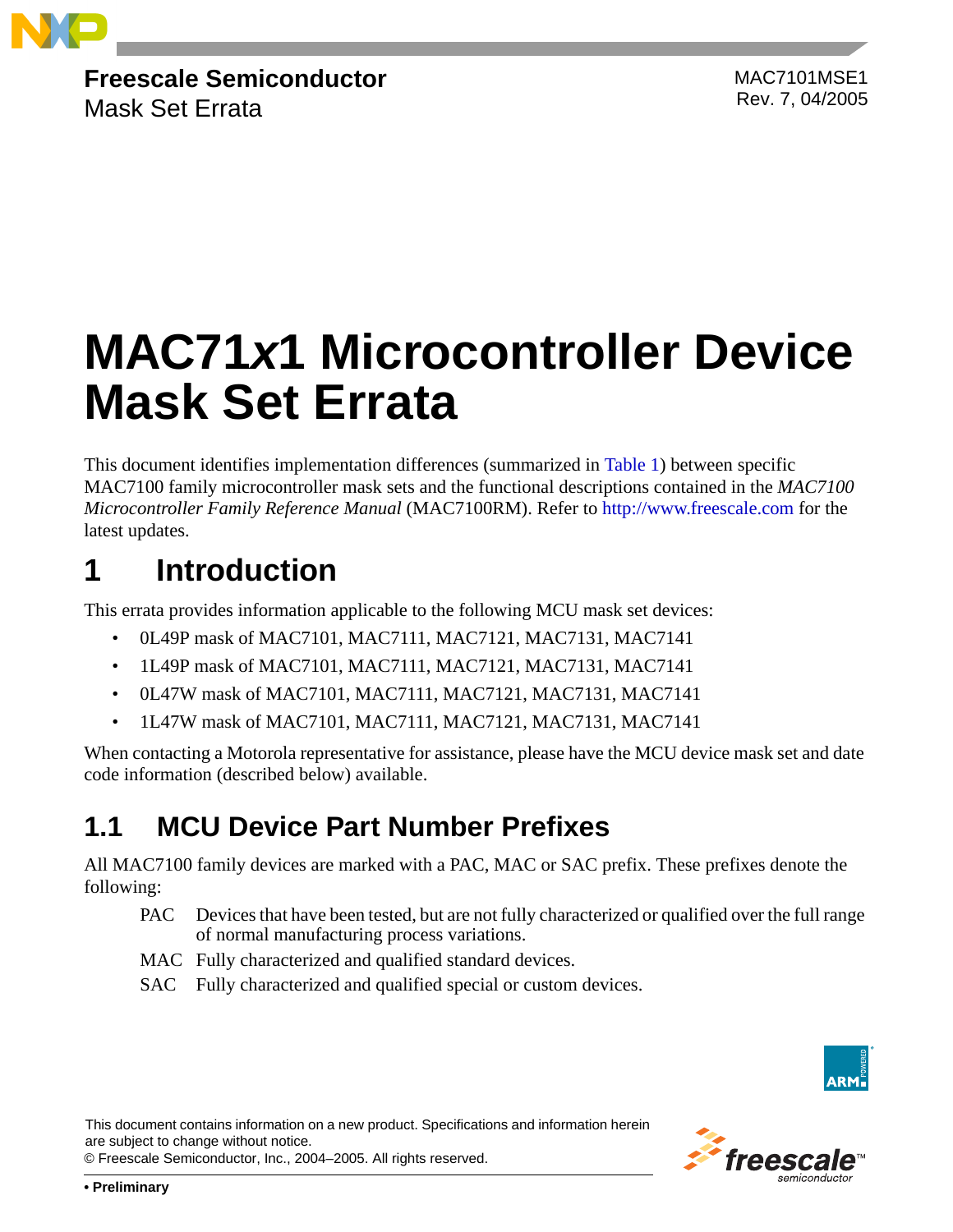

**Errata Summary** 

# **1.2 MCU Device Mask Set Identification**

The mask set of a device is identified by a four-character code consisting of a letter, two numerical digits, and a letter, for example L49P. Slight variations to the mask set identification code may result in an optional numerical digit preceding the standard four-character code, for example 0L49P.

# **1.3 MCU Device Date Codes**

In addition to the part number and mask set markings, each device is marked to indicate the week of manufacture. The date is coded as four numerical digits where the first two digits indicate the year and the last two digits indicate the work week. For example, the date code "0412" indicates that the device was manufactured during the 12th week of the year 2004.

# **1.4 Errata System Tracking Numbers**

MUCts0*xxxx* is the tracking number for MAC7100 family device errata. An errata number can be used with the mask set and date code to identify a specific errata to a Motorola representative.

# **2 Errata Summary**

<span id="page-1-0"></span>

| Errata                                  |                                                                              |                        | <b>Mask Set</b><br><b>Affected</b> |         |              |       |
|-----------------------------------------|------------------------------------------------------------------------------|------------------------|------------------------------------|---------|--------------|-------|
| <b>Number</b>                           | <b>Brief Description</b>                                                     | <b>Affected</b>        | 49P<br>ಕ                           | 1L49P   | <b>MZP70</b> | 1L47W |
| <b>MUCts01045</b>                       | <b>RESET Timing Restricted</b>                                               | <b>CRG</b>             | Yes                                | Yes     |              |       |
| <b>MUCts01057,</b><br><b>MUCts01109</b> | Read to CFM DACC Registers Returns Incorrect Value                           | <b>CFM</b>             |                                    | Yes Yes |              |       |
| <b>MUCts01058</b>                       | eDMA Bus Error On The Last Read/Write Is Not Recorded                        | eDMA                   | Yes                                | Yes     |              |       |
| <b>MUCts01059</b>                       | <b>FlexCAN May Fail To Reset The Error Status Bits After CPU Reads ESR</b>   | FlexCAN                |                                    | Yes Yes |              |       |
| <b>MUCts01060</b>                       | FlexCAN May Transmit a Malformed Frame After Bus Off                         | <b>FlexCAN</b>         |                                    | Yes Yes |              |       |
| <b>MUCts01061</b>                       | FlexCAN Requires Delay Before Attempting Consecutive Writes to Error Counter | FlexCAN                |                                    | Yes Yes |              |       |
| <b>MUCts01062</b>                       | FlexCAN Resets DOZE Bit On Wake-up From Stop Mode                            | <b>FlexCAN</b>         |                                    | Yes Yes |              |       |
| <b>MUCts01063</b>                       | FlexCAN Generates Wake-up Interrupt Before Finishing Exit From Doze Mode     | <b>FlexCAN</b>         |                                    | Yes Yes |              |       |
| <b>MUCts01065</b>                       | Deactivation of a Tx Buffer During the Reception of Remote Request Frame     | <b>FlexCAN</b>         | Yes                                | Yes     |              |       |
| <b>MUCts01067,</b><br><b>MUCts01110</b> | Additional Block Programmed Due to Pipeline Issue / Protection Violation     | <b>CFM</b>             |                                    | Yes Yes |              |       |
| <b>MUCts01074</b>                       | <b>LIN Physical Bus Error Detection Fails</b>                                | eSCI                   | Yes                                | Yes     |              |       |
| <b>MUCts01075</b>                       | System Services Module WAKEUP Register Bit 1 Is Never Set                    | <b>SSM</b>             | Yes                                | Yes     |              |       |
| <b>MUCts01076</b>                       | eMIOS Wrong Internal Counter Enable                                          | eMIOS                  | Yes                                | Yes     |              |       |
| <b>MUCts01091</b>                       | Incorrect Nexus Messages When Exiting Debug Into Thumb State                 | CPU Core<br>/ Nexus    |                                    | Yes Yes |              |       |
| <b>MUCts01107</b>                       | Floating TA Signal On Some Package Variations Causes Increased Current       | EIM                    | Yes                                | Yes     |              |       |
| <b>MUCts01108</b>                       | Unable to Reset Debug Logic After Power On                                   | JTAG /<br><b>Nexus</b> |                                    | Yes Yes |              |       |

#### **Table 1. Summary of MAC71***x***1 Mask Set Errata**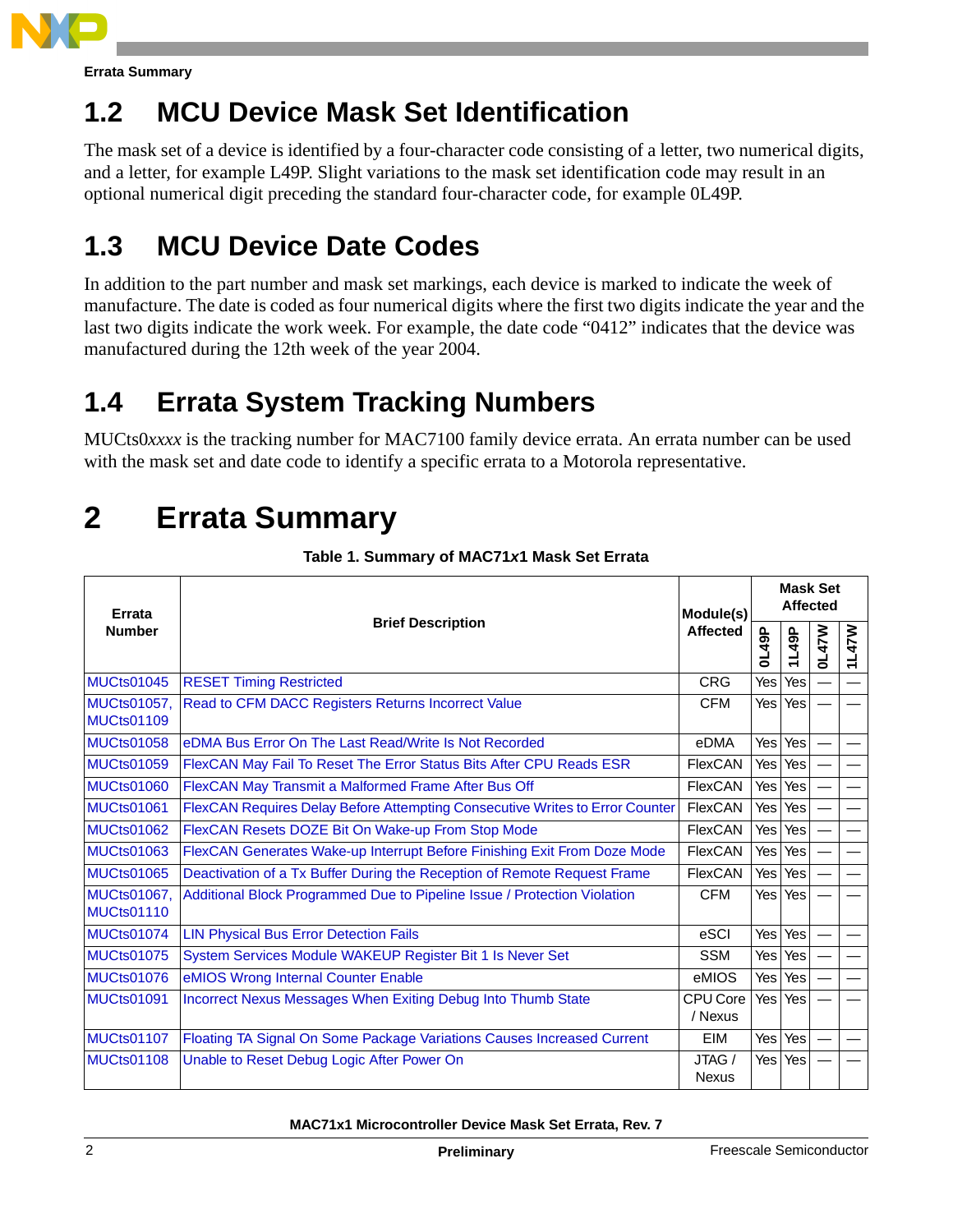

| Errata                                          |                                                                                                                                              | Module(s)           | <b>Mask Set</b><br>Affected |         |                 |                          |  |
|-------------------------------------------------|----------------------------------------------------------------------------------------------------------------------------------------------|---------------------|-----------------------------|---------|-----------------|--------------------------|--|
| <b>Number</b>                                   | <b>Brief Description</b>                                                                                                                     | <b>Affected</b>     | 0L49P                       | 1L49P   | 0L47W           | <b>1L47W</b>             |  |
| <b>MUCts01114</b>                               | Slave Timeout in LIN Mode Occurs Too Early At Lower Baud Rates                                                                               | eSCI                | Yes                         | Yes     |                 |                          |  |
| <b>MUCts01115</b>                               | <b>Nexus EVTI Debug Request Does Not Work</b>                                                                                                | CPU Core<br>/ Nexus | Yes                         | Yes     |                 |                          |  |
| <b>MUCts01134</b>                               | Cannot Read FlexCAN Timer and Error Counters Reliably Out of Freeze Mode                                                                     | FlexCAN             |                             | Yes Yes |                 |                          |  |
| <b>MUCts01165</b>                               | FlexCAN May Transmit The Wrong ID                                                                                                            | FlexCAN             |                             | Yes Yes |                 |                          |  |
| <b>MUCts01195</b>                               | FlexCAN Intermittent Tx/Rx Failures When Using the Oscillator Clock                                                                          | FlexCAN             |                             | Yes Yes |                 |                          |  |
| <b>MUCts01247</b>                               | No Wake-up From Doze Mode Using an Interrupt                                                                                                 | <b>INTC</b>         |                             | Yes Yes |                 | $\overline{\phantom{0}}$ |  |
| <b>MUCts01248</b>                               | DMA Request Not De-asserted When Channel is De-activated                                                                                     | <b>DMA Mux</b>      |                             | Yes Yes |                 |                          |  |
| <b>MUCts01249</b>                               | Incorrect External Bus Address Incrementing Using TA in Auto-Acknowledge<br><b>Mode</b>                                                      | EIM                 |                             | Yes Yes |                 |                          |  |
| <b>MUCts01257</b>                               | LIN Slave Timeout Flagged When Data Not Read                                                                                                 | eSCI                |                             | Yes Yes |                 |                          |  |
| MUCts01347,<br>MUCts01374                       | MB Deactivation in Bus Off Holds Arbitration Until Reception                                                                                 | FlexCAN             |                             | Yes Yes | Yes             | Yes                      |  |
| <b>MUCts01364</b>                               | Link Register Not Properly Updated On Data Aborts in Thumb State                                                                             | CPU Core            |                             |         | Yes Yes Yes Yes |                          |  |
| <b>MUCts01460</b>                               | Incorrect ADDR[1:0] and BS1 Outputs for Thumb Mode Instruction Fetches                                                                       | <b>EIM</b>          | Yes                         | Yes     | Yes             |                          |  |
| <b>MUCts01474,</b><br><b>MUCts01476</b>         | <b>Limitations of DSPI Continuous Chip Select Mode</b><br><b>DSPI</b>                                                                        |                     | Yes                         | Yes     | Yes             | Yes                      |  |
| <b>MUCts01515</b>                               | Wake-up From Pseudo-Stop May Cause System Failure<br>VREG,<br><b>CRG</b>                                                                     |                     |                             |         | Yes             |                          |  |
| <b>MUCts01526</b>                               | Writes to eMIOS B Register May Cause Match Ignore in OPWM Mode                                                                               | eMIOS               |                             |         | Yes             | Yes                      |  |
| <b>MUCts01527</b>                               | <b>Flash Programming Overwrites PIM Registers</b><br>CFM, PIM                                                                                |                     |                             |         | Yes             |                          |  |
| <b>MUCts01593</b>                               | Rx MB Receives Data and ID Transmitted By Tx MB<br>FlexCAN                                                                                   |                     | Yes                         | Yes     |                 |                          |  |
| <b>MUCts01642</b><br>to<br><b>MUCts01651</b>    | Writing Undefined Address Causes Bus Abort But Writes Register<br>ATD,<br>CRG,<br>DMA Mux,<br>DSPI,<br>eMIOS,<br>eSCI, $I^2C$ ,<br>PIT, VREG |                     |                             |         |                 | Yes Yes                  |  |
| MUCts01833                                      | MUCts01832, Deactivating A Receive MB May Corrupt Another Active Receive MB<br>FlexCAN                                                       |                     |                             | Yes Yes | Yes Yes         |                          |  |
| <b>MUCts01849,</b><br><b>MUCts01855</b>         | Changing CTARs Between Frames in Continuous PCS Mode May Cause Error<br><b>DSPI</b>                                                          |                     | Yes                         | Yes     | Yes Yes         |                          |  |
| <b>MUCts01888,</b><br><b>MUCts01889</b>         | IPM/IPWM Modes, Value Read From UCAn May Be Incorrect<br>eMIOS                                                                               |                     |                             | Yes Yes | Yes Yes         |                          |  |
| <b>MUCts01916</b>                               | VREG High Temperature Control Register (VREGHTCL) For Factory Use Only                                                                       | <b>VREG</b>         |                             |         |                 | Yes Yes                  |  |
| MUCts01931,<br>MUCts01932,<br><b>MUCts01933</b> | <b>Clock Monitor Reset Causes System Lock-up</b><br>CRG                                                                                      |                     | Yes                         | Yes     |                 | Yes Yes                  |  |
| MUCts02084,<br><b>MUCts02282</b>                | MCM Reset Status Register (MRSR) Always Reads 0x80<br><b>MCM</b>                                                                             |                     | Yes                         | Yes     | Yes             | Yes                      |  |
| <b>MUCts02092</b>                               | FlexCAN Transmit Buffers May Freeze or Indicate Missing Frame                                                                                | FlexCAN             |                             |         |                 | Yes Yes                  |  |
| <b>MUCts02511</b>                               | Debug Status Port Mode 2 Incorrect Signal Assignments in Documentation<br><b>SSM</b>                                                         |                     |                             |         |                 | Yes Yes                  |  |

#### **Table 1. Summary of MAC71***x***1 Mask Set Errata (continued)**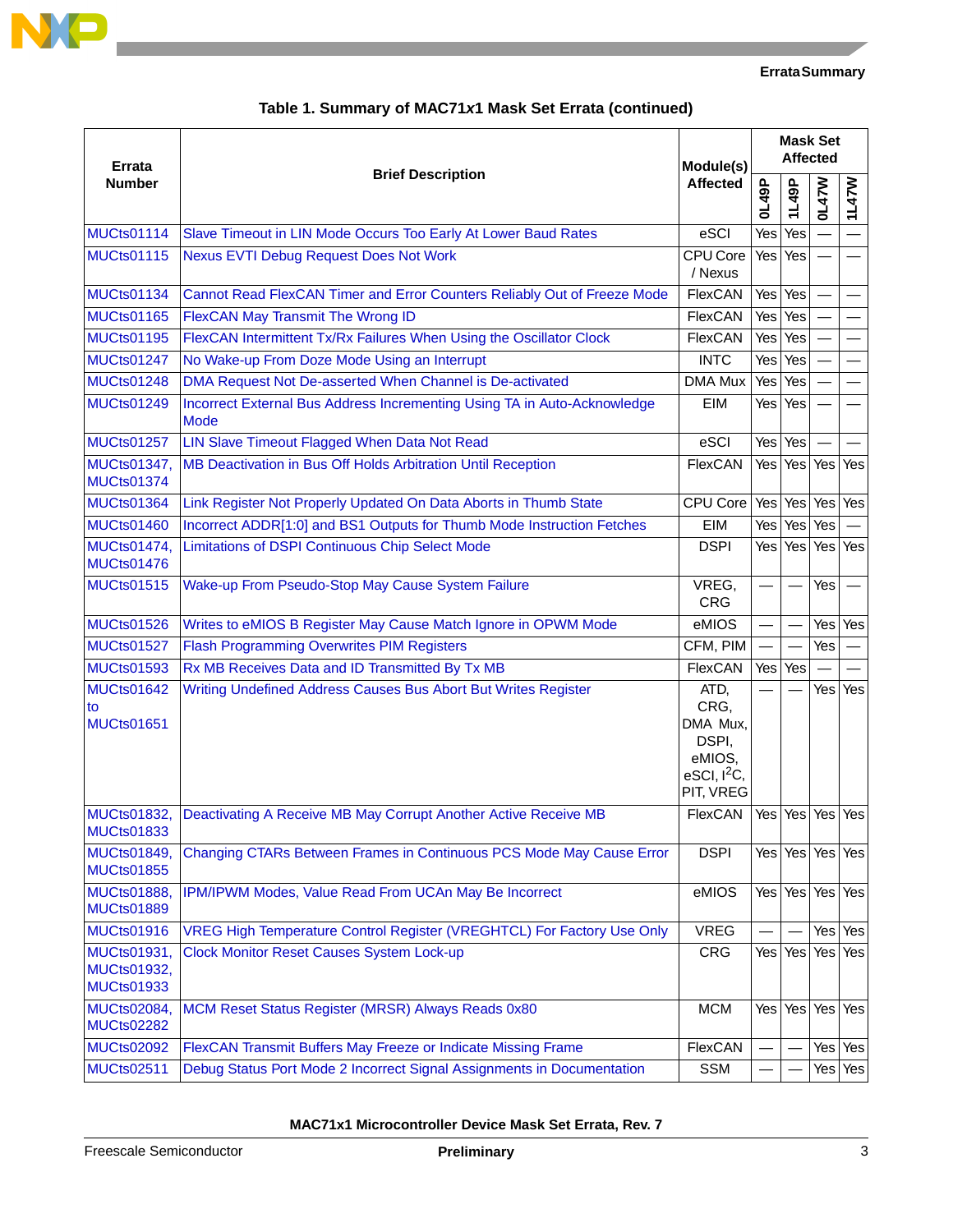

# **3 Errata Details**

This section provides a detailed description of each errata and a description of a possible work-around, where appropriate.

# <span id="page-3-0"></span>**3.1 MUCts01045 — RESET Timing Restricted**

# **Description**

If the external RESET line is held low, and released within 64 clock cycles after the CRG stops driving it, the JTAG/Nexus modules will remain in reset for a further 64 clock cycles.

# **Work-Around**

The problem can be avoided by these methods:

- 1. External resets are applied to the RESET pin for less than 256 clock cycles
- 2. External resets are applied to the  $\overline{\text{RESET}}$  pin for more than 320 clock cycles
- 3. No restriction on asserting the RESET pin, but JTAG or Nexus commands will not be applied before 321 clock cycles since assertion of the RESET pin have passed.

# <span id="page-3-1"></span>**3.2 MUCts01057, MUCts01109 — Read to CFM DACC Registers Returns Incorrect Value**

# **Description**

The DACC registers for the Instruction and Data Flash (CFMDACC and CFMDFDACC) return incorrect values when read after writing. The value written into the registers will be correctly written. However, the value read back will be the bitwise inversion of the value written. The description of the bits is as follows:

- $DACC[M] = 0$ : Program Flash logical sector M is placed in data address space.
- DACC[M] = 1: Program Flash logical sector M is placed in data and instruction address space.

In summary, the values read will be:

- 1. If the Flash is erased (i.e., programmed to all 1's), the corresponding DACC register will contain all 1's, meaning that all logical sectors are placed in both data and instruction address space.
- 2. If a '1' is written to DACC[M], the value read back for that bit will be '0'. The corresponding logical sector will be placed in both data and instruction address space.
- 3. If a '0' is written to DACC[M], the value read back for that bit will be '1'. The corresponding logical sector will be placed only in data address space.

# **Work-Around**

When reading the DACC register for either the Instruction or Data Flash, always perform a bitwise inversion of the value read in order to determine the value actually stored in the register. For future compatibility, this inversion should be conditional. Future members of the MAC7100 family will return correct values when the DACC registers are read.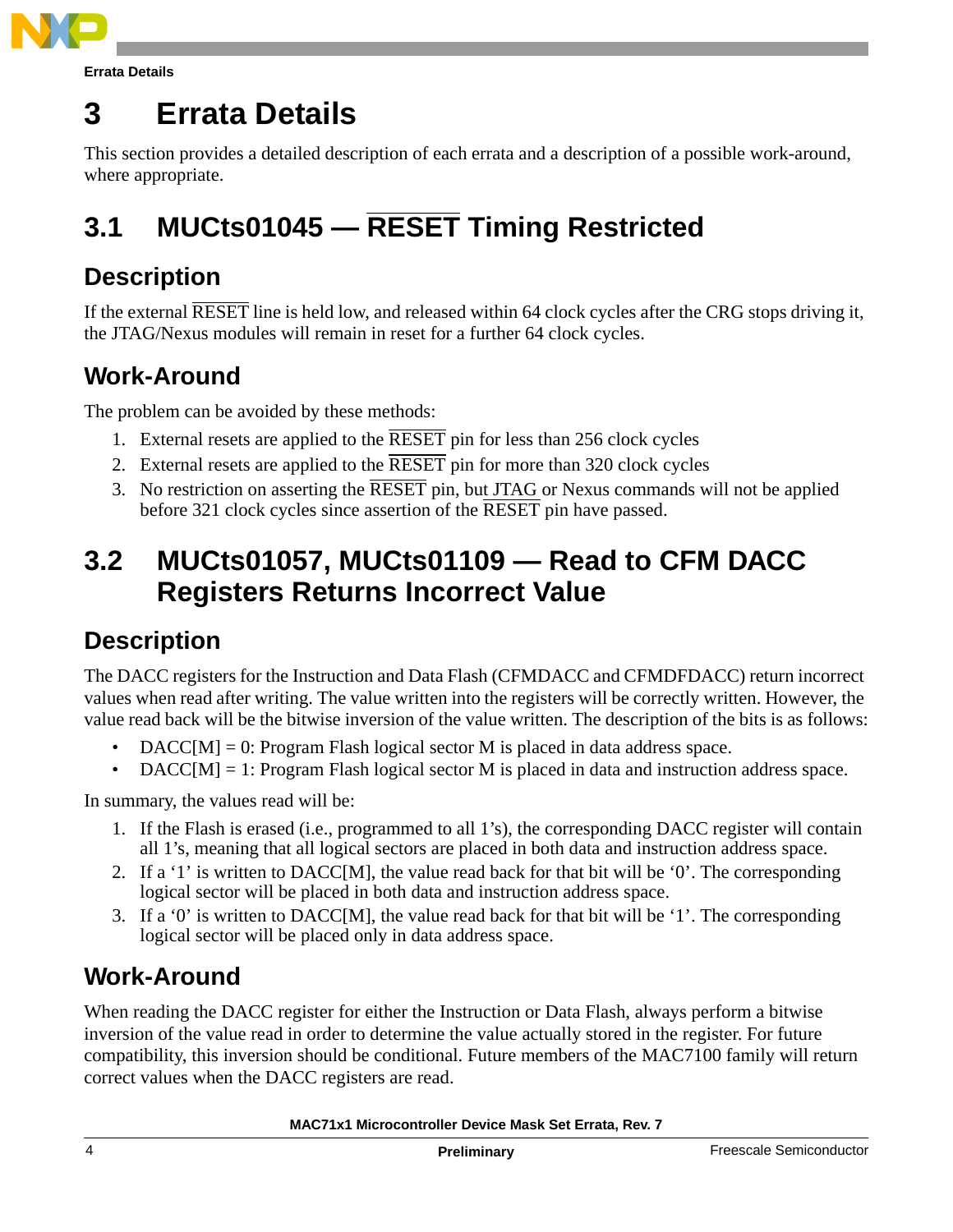

### <span id="page-4-1"></span>**3.3 MUCts01058 — eDMA Bus Error On The Last Read/ Write Is Not Recorded**

#### **Description**

The eDMA records a bus error in the programmer's model via the DMAES and DMAERR registers. The DMAES register records the source of the error and the DMAERR indicates an error status on a per channel basis. The DMAERR has the ability to generate an error interrupt if properly enabled. A bus error on the last read/write before a channel is retired or preempted is not captured in the DMAES or DMAERR registers. The dma\_engine recognizes the error and cancels any remaining transfers but the error status registers are not updated in the programmer's model. The TCD.done status is correct. The TCD.done bit is not asserted if the major loop is exhausted and a bus error occurs during the last read/write. Typically, a bus error occurs during application software development in response to an access to a reserved or illegal location. For example, an address that accesses an unused portion of the memory map generates a bus error.

#### **Work-Around**

- 1. Verify the eDMA does not use any illegal addresses, or
- 2. Configure the channel's TCD.biter  $=$  TCD citer  $=$  1 and verify the TCD.done bit is set after the channel completes.

# <span id="page-4-0"></span>**3.4 MUCts01059 — FlexCAN May Fail To Reset The Error Status Bits After CPU Reads ESR**

#### **Description**

When the CPU reads the Error and Status Register (ESR), FlexCAN should reset the error status bits (BIT1\_ERR, BIT0\_ERR, ACK\_ERR, CRC\_ERR, FRM\_ERR), but it may fail to do so if the read operation is done shortly after the time in which the error was detected. To be able to reset the error bits, FlexCAN needs one CAN domain clock cycle before attempting to read the ESR Register.

## **Work-Around**

A general solution is to repeat the read operation until ESR is reset. If errors are handled by servicing the error interrupt, then the time it takes from the error detection until the CPU is able to read ESR should be large enough, unless the difference between the CAN and bus clock frequencies is high. The required time between error interrupt and ESR reading is one CAN domain clock cycle (normally the crystal oscillator clock period).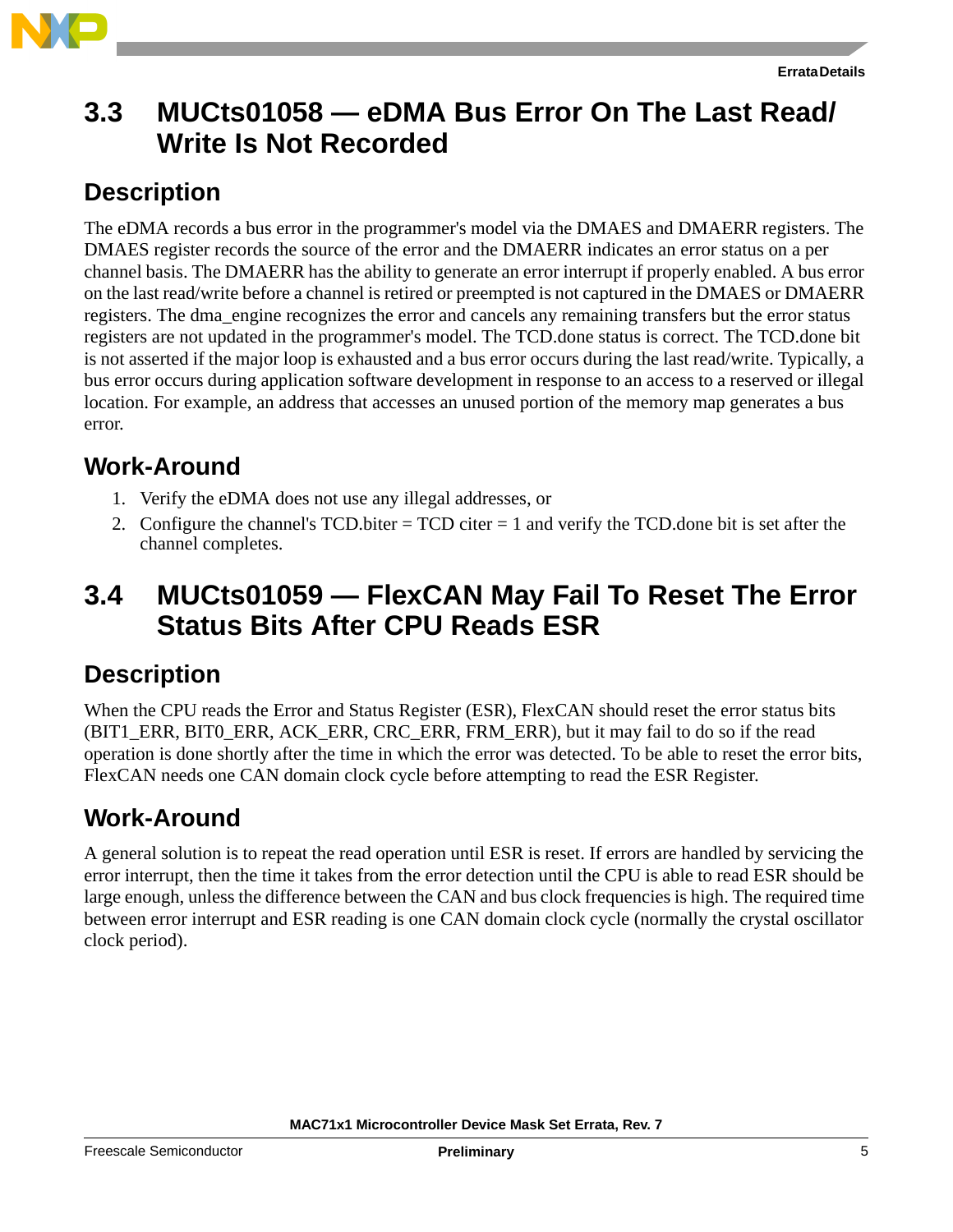

# <span id="page-5-2"></span>**3.5 MUCts01060 — FlexCAN May Transmit a Malformed Frame After Bus Off**

# **Description**

In Bus Off state, the Error Counter counts sequences of 11 recessive bits. During Bus Off, if Freeze Mode is entered when the Error Counter is at 127, or is written to 127 when already in Freeze Mode, and if there was a pending frame to be transmitted, then upon leaving Bus Off FlexCAN will transmit the pending frame with a wrong DLC.

# **Work-Around**

If Freeze Mode is entered during Bus Off, read the value of the Error Counter. If it is 127, something else should be written to it, for example 126. Care should be taken when writing to the Error Counter, as it should only be decremented. If the Error Counter is incremented, then FlexCAN will break the CAN protocol by sending a frame before 128 sequences of 11 recessive bits have passed, as required by the CAN standard.

# <span id="page-5-1"></span>**3.6 MUCts01061 — FlexCAN Requires Delay Before Attempting Consecutive Writes to Error Counter**

# **Description**

After writing to the Error Counter in Freeze Mode, the CPU should keep reading the Error Counter to discover when the write operation finished. After reading the Error Counter and confirming that the write operation has finished, if the CPU attempts to write again immediately to the Error Counter, the new write operation may fail because FlexCAN did not finish yet processing the previous write operation.

# **Work-Around**

After confirming the first write operation by successfully reading the Error Counter, if it is desired to write the Error Counter again, a delay should be inserted. The required delay is 3 CAN clock cycles plus 3 bus clock cycles. The CAN clock is the clock applied to the CAN engine. The bus clock is the clock applied to the peripheral bus.

# <span id="page-5-0"></span>**3.7 MUCts01062 — FlexCAN Resets DOZE Bit On Wakeup From Stop Mode**

# **Description**

When FlexCAN wakes-up from Stop Mode due to CAN bus activity, the DOZE bit in the MCR Register is automatically reset. This should only happen upon wake-up from Doze Mode.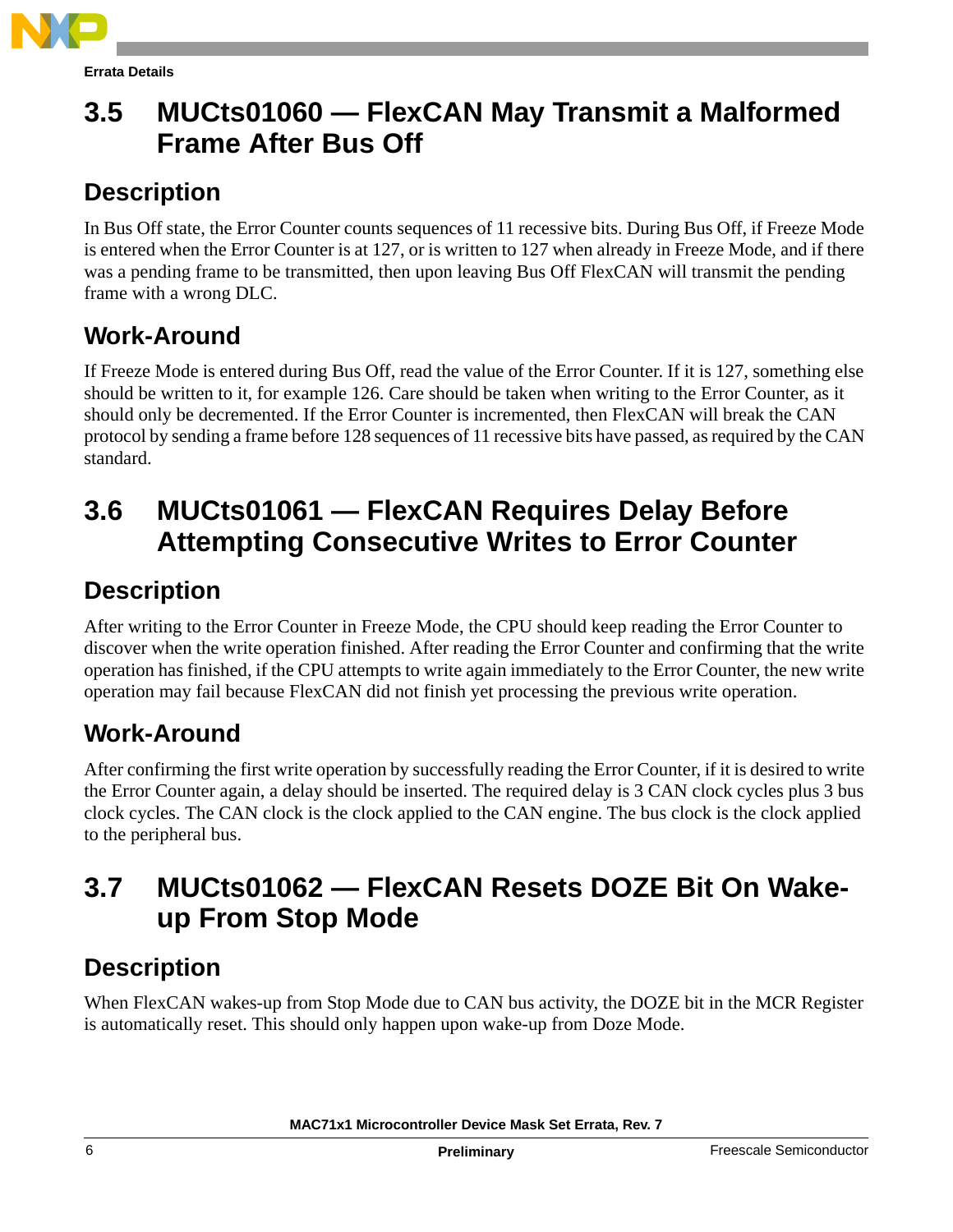



#### **Work-Around**

Re-program the DOZE bit after wake-up from Stop Mode due to CAN bus activity.

# <span id="page-6-1"></span>**3.8 MUCts01063 — FlexCAN Generates Wake-up Interrupt Before Finishing Exit From Doze Mode**

#### **Description**

Upon wake-up from Doze Mode, an interrupt is generated as soon as activity is detected on the CAN bus. When this happens FlexCAN resets the DOZE bit in MCR and exits Doze Mode. The wake-up interrupt is generated before FlexCAN completes the exit from Doze Mode procedure. If the CPU clears the interrupt flag before FlexCAN exits Doze Mode, the interrupt flag may be set again by activity on the CAN bus.

#### **Work-Around**

Upon receiving a wake-up from Doze Mode interrupt, make sure to clear the interrupt flag only after FlexCAN exits Doze Mode. This information can be obtained by reading the LPM\_ACK bit in the MCR Register.

# <span id="page-6-0"></span>**3.9 MUCts01065 — Deactivation of a Tx Buffer During the Reception of Remote Request Frame**

#### **Description**

When FlexCAN receives a remote request frame, the code field and RTR bit of matched message buffer are changed (at 6th bit of EOF) to make it a Tx MB and allow it to participate in the next arbitration process. If the user writes to the CODE field of the highest priority Tx MB during the reception of a remote request frame, the RTR bit may not be reset, therefore this MB may be transmitted as remote frame and not data frame.

#### **Work-Around**

Do not write to the CODE field of active Tx MBs (transmission pending) when not in Freeze Mode. If it is necessary to abort the transmission of an MB, go to Freeze Mode first and then write to the CODE field. Note that there is no restriction to writing to inactive MBs to initiate a new Tx or Rx.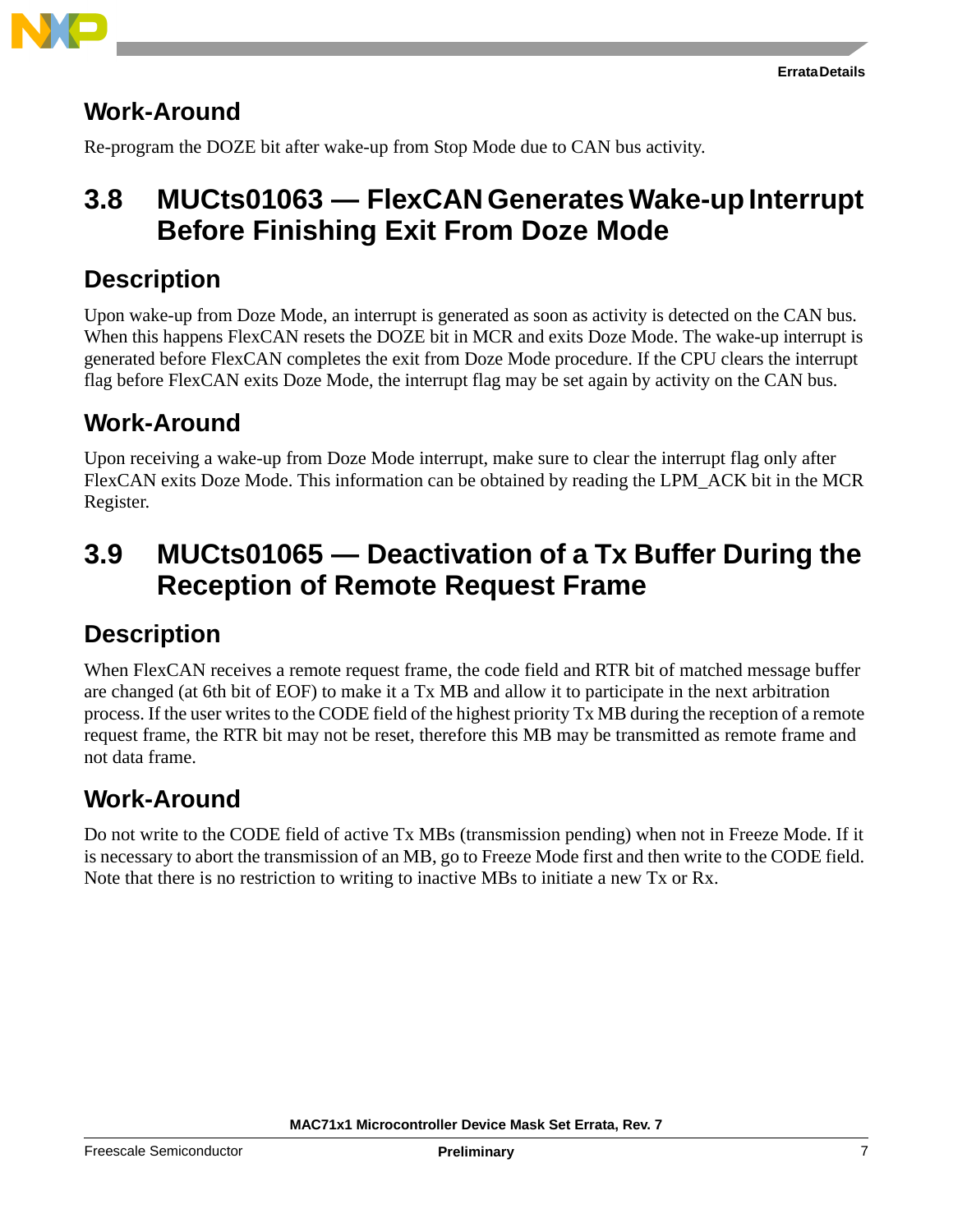

# <span id="page-7-0"></span>**3.10 MUCts01067, MUCts01110 — Additional Block Programmed Due to Pipeline Issue / Protection Violation**

### **Description**

After pipelining a CFM command (interlocked or not), if another command to a different block follows, the command will be executed on both the new and the previously pipelined block(s). Generating a protection violation on one block, clearing the violation and writing to a different block will result on both blocks having the current command executed on them. This is due to an internal register not being cleared during the pipelined operation or after a protection violation.

# **Work-Around**

To get around this issue, an access error must be generated after pipelining or a protection violation must be generated, and then the access error may immediately be cleared. This forces a clear of the internal register. The recommended way to generate an access error is by initiating a command sequence which writes to the same block twice (no command needs to be written). The access error and protection flags must be cleared separately.

# <span id="page-7-1"></span>**3.11 MUCts01074 — LIN Physical Bus Error Detection Fails**

## **Description**

For LIN operation, the eSCI may incorrectly flag a physical bus error. For baud rates with a prescaler greater than one, it will flag physical bus errors despite the LIN bus behaving correctly. This error causes a reset to the LIN FSM, which aborts the current frame.

## **Work-Around**

If the LDBG bit is set, detected errors will not cause the LIN FSM to reset. This should work fine for normal operation, and LIN will work as intended for all baud rates. In addition the physical bus error flag must be masked out.

Genuine physical bus errors must be detected by software. In some cases a physical bus error will cause large numbers of bit errors and can thus be detected. If the bus is stuck at a constant value, however the transmitted byte can not be read back, and thus bit errors will not be flagged.

For TX frames this can be solved using an external reference (for example, a timer or periodic calls to the driver routines). If after the normal timeout period the frame has not completed (FRC not set) then this indicates a physical bus error.

For RX frames an external reference is also required. If after the timeout period the RX header has not been transmitted (i.e. TXRDY flag is not set - see MUCts01114 – Slave-Timeout in LIN mode occurs too early at lower baud rates), then this indicates a physical bus error. If the header has been transmitted, but the frame is not completed, then a slave timeout error has occurred.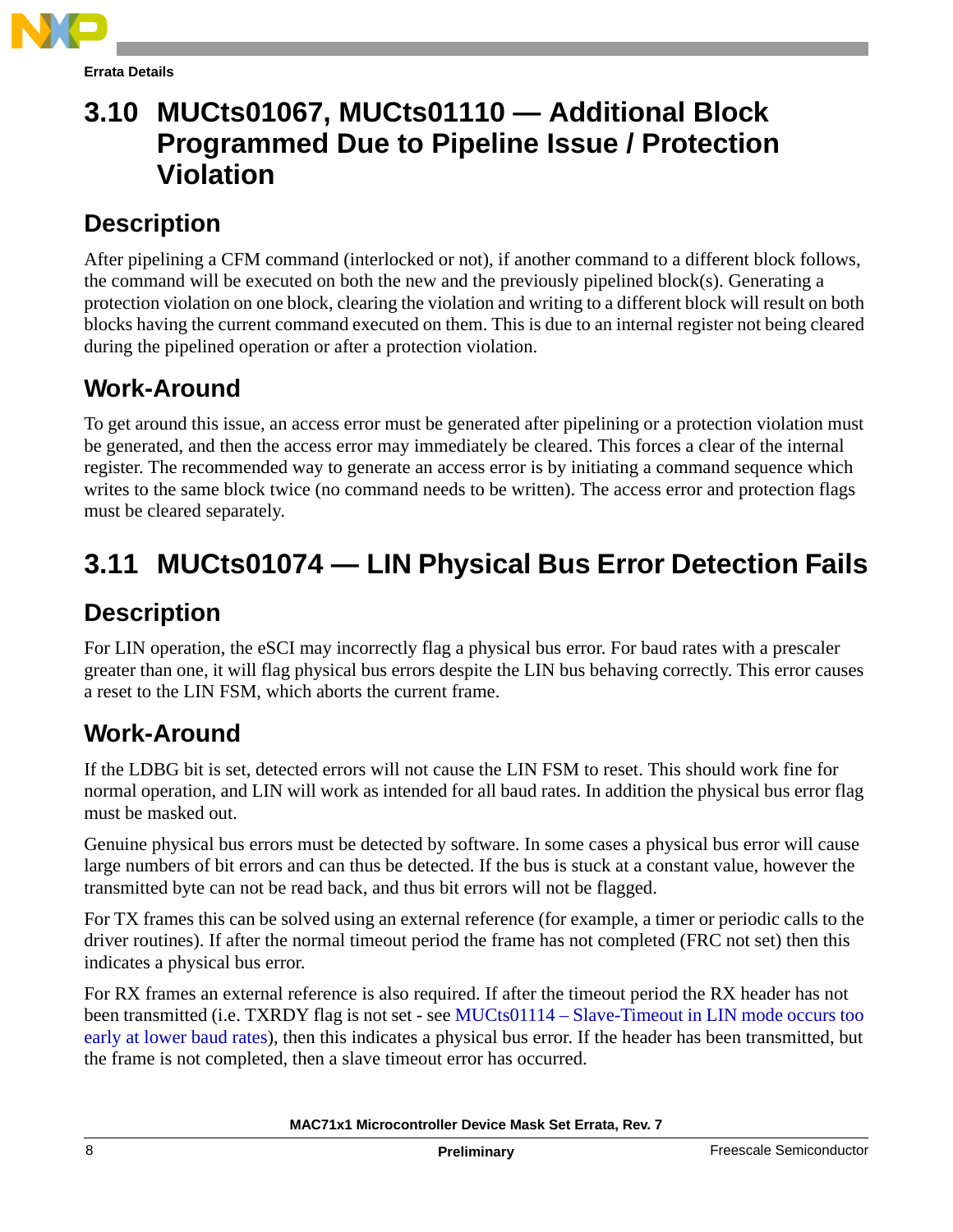

## <span id="page-8-1"></span>**3.12 MUCts01075 — System Services Module WAKEUP Register Bit 1 Is Never Set**

#### **Description**

In the WAKEUP register in the System Services Module, bit [1] corresponds to a wake-up from the interrupt controller. This bit will never get set, even if the interrupt controller causes the wake-up event. Although this bit is never set, the wake-up functionality is unaffected, and the system will wake-up as specified when an interrupt source is used.

### **Work-Around**

The source(s) for a system wake-up event can not be determined solely by reading the WAKEUP register in the SSM. In order to determine all sources for a wake-up from either STOP or DOZE, the following steps must be taken:

- 1. Read the WAKEUP register in the SSM. If no bits are set, then the wake-up source must have come from the interrupt controller. In either case, proceed to step 2.
- 2. Read the IPRL/IPRH registers in the INTC to determine interrupt sources that may have caused a wakeup event.

Note that there may be multiple wake-up sources active at any one time.

If any interrupt source is pending when the system wakes up, then that interrupt will be taken immediately. Therefore, it is also possible to determine whether an interrupt source was active at wake-up from STOP mode by examining the flow of code execution following the write to the SDMCTL register. If a service routine associated with an interrupt wake-up source is entered immediately after the write to the STOP command, then at least one interrupt source caused the wake-up. The following steps illustrates this:

- 1. Clear a software flag 'INT\_WAKEUP' (for example)
- 2. Write the SDMCTL[STOP] bit (enter STOP/pseudo-STOP mode)
- 3. Execute a NOP command (ensures next command will not be executed before the interrupt is serviced)
- 4. Is 'INT\_WAKEUP' set? Yes: interrupt must have been serviced. No: no interrupt wake-up sources were pending after wake-up.
- 5. In the ISR(s) for any interrupt sources that are used as wake-ups, set the 'INT\_WAKEUP' flag

Note that this procedure will not work for DOZE mode, as the core continues to execute commands after the SDMCTL register is written.

# <span id="page-8-0"></span>**3.13 MUCts01076 — eMIOS Wrong Internal Counter Enable**

## **Description**

The Unified Channel ignores the prescaler divide ratio when running the WPTA mode. The increment ratio of the internal counter is always 1 when running this mode, regardless of the prescaler divide ratio programmed by GPRE and UCPRE values. When running the QDEC mode, if the divide ratio is not set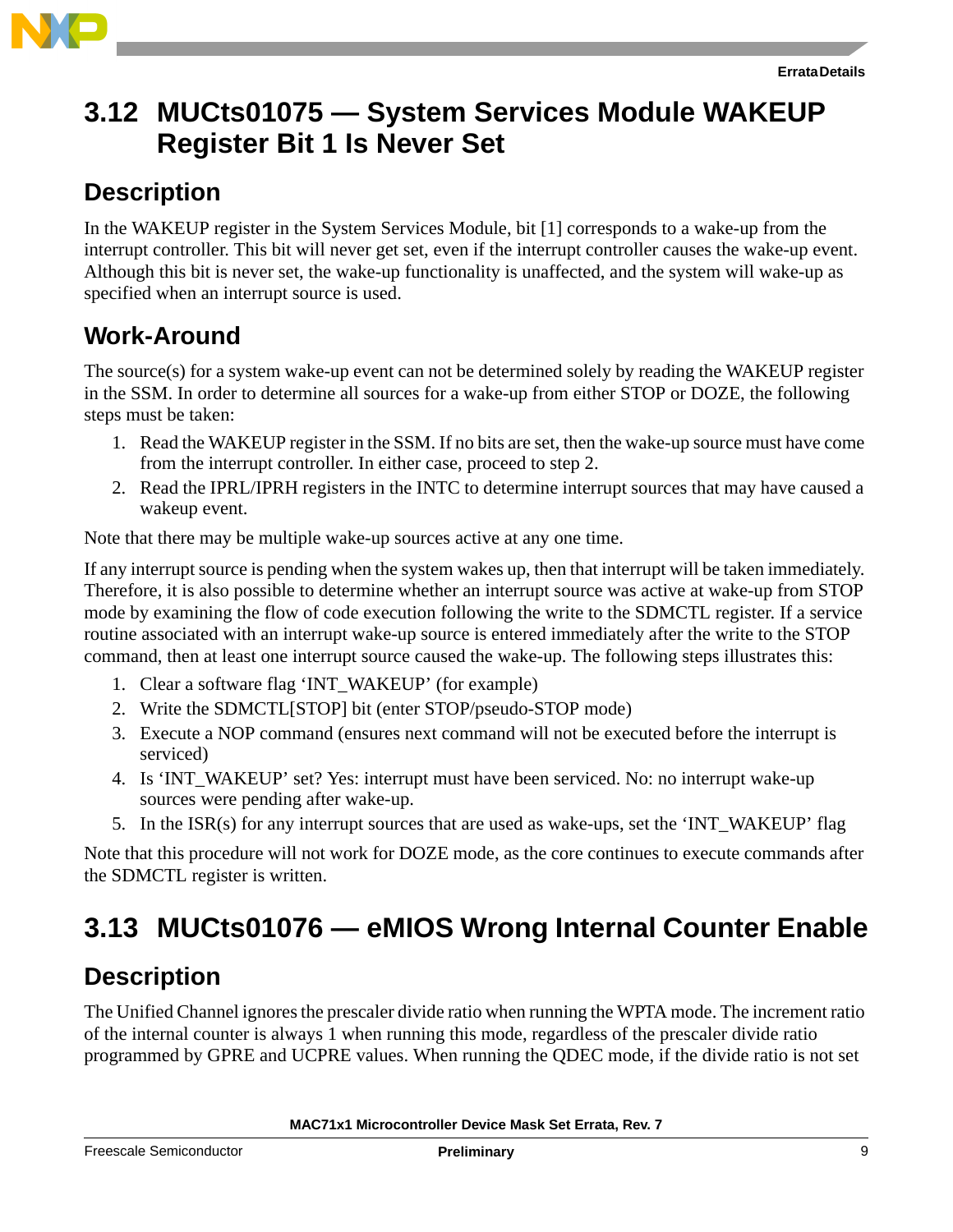

to "divide by 1" (GPRE and UCPRE cleared) then the Unified Channel operating in QDEC mode may lose input events because the channel counter is operating at the prescaler rate (with less resolution).

# **Work-Around**

When running the WPTA mode, reduce the time window programmed by MTSA and MTSB registers, in order to avoid a premature internal counter overflow. Prior to running the QDEC mode, write 0 to GPRE field (MTSMCR register) and 0 to UCPRE (MTSC register of the Unified Channel running QDEC). Note that GPRE = 0 will affect other channel that may have been configured assuming a global prescaler divide ratio greater than 1.

# <span id="page-9-0"></span>**3.14 MUCts01091 — Incorrect Nexus Messages When Exiting Debug Into Thumb State**

## **Description**

If a program is running in 0-wait-state and debug mode is exited to Thumb state and Nexus program trace is enabled, the fields of the first Nexus messages will contain the following information which deviates from Nexus Spec:

- The first message since returning from Debug which has a history field will have one extra history bit in the most significant bit following the stop bit (this message should be either a HIST/s or a RFM)
- The first instruction count of the first message, since returning from Debug, will have 1 less count if there was no direct branch preceding this message (In other words if the first message is a history message, the history field must be 0x3 or 0x2 (1 bit extra because of the error in the first history field)) (this first message should be either an IBM/s, DBM/s or HIST/s).

## **Work-Around**

One of the following:

- 1. Program the memory to response with at least one wait state, if possible
- 2. Avoid exiting into Thumb state from debug.
- 3. Ignore the first history field and the first count field. Use the sync address for reconstruction
- 4. After message Debug exit, take out 1 bit following the stop bit in the first HIST/s or RFM message. Also add 1 to the instruction count if the first message is an IBM/s or a DBM/s or a HIST/s with a history of 0x3 or 0x2.

Note: These work-arounds only apply to exiting debug mode into Thumb state when executing from 0 wait-state memory.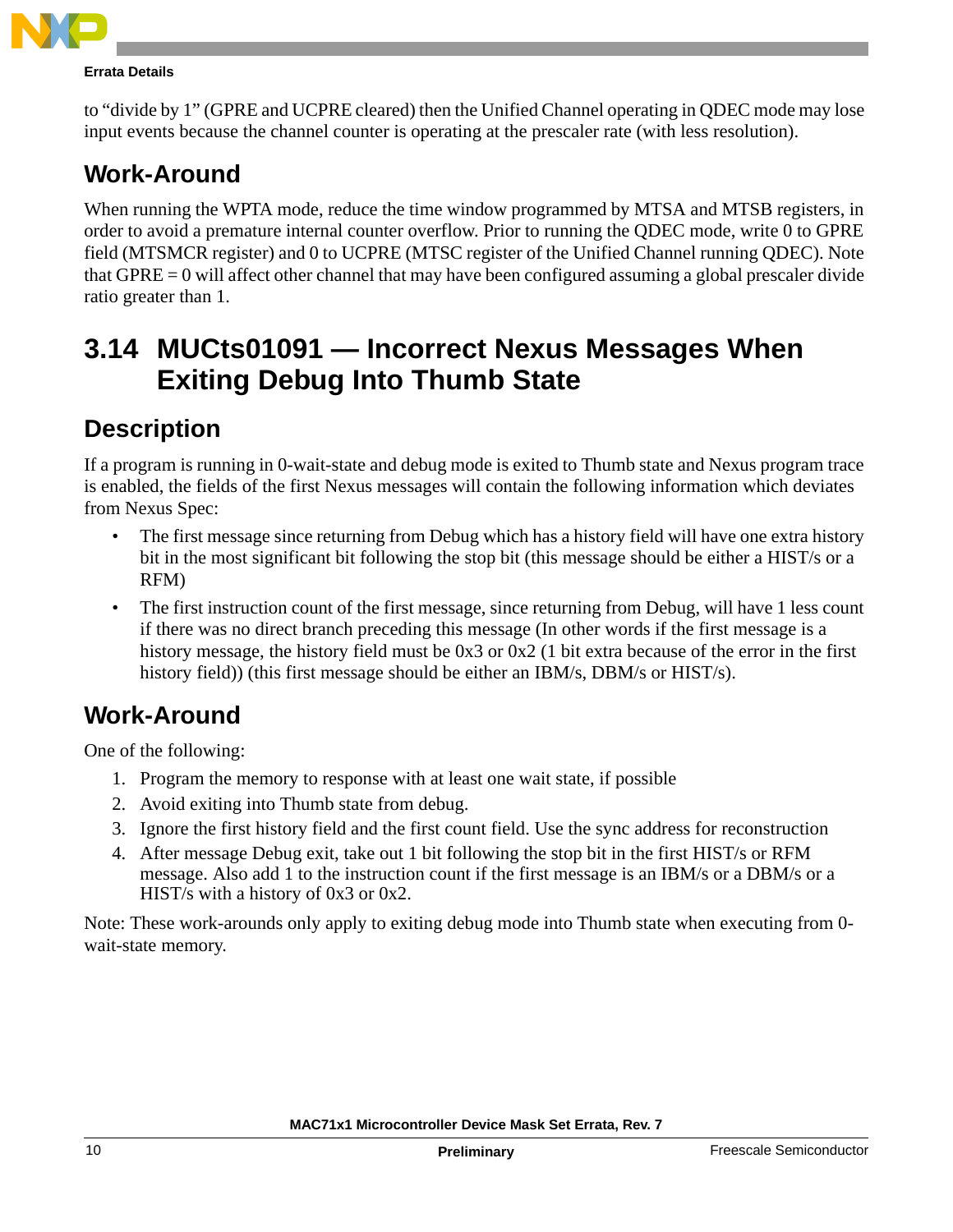

# <span id="page-10-1"></span>**3.15 MUCts01107 — Floating TA Signal On Some Package Variations Causes Increased Current**

#### **Description**

On mask set L49P MAC7101, MAC7121 and MAC7141 devices, where the  $\overline{TA}$  signal is not bonded out, this signal is left internally floating, which can cause increased current drain on the device.

### **Work-Around**

There is no work-around available on mask set L49P devices. Mask set L47W and later devices implement programmable pull-up/down devices that may be enabled to prevent signal float.

# <span id="page-10-0"></span>**3.16 MUCts01108 — Unable to Reset Debug Logic After Power On**

#### **Description**

Once the device has been powered on, it is not possible to reset the EICE and Nexus, including all programmable registers.

#### **Work-Around**

The work-around is to write the reset value of each EICE and Nexus register into the registers and put the TAP controller into the Test-Logic Reset state (by holding TMS high for the required number of cycles).

# <span id="page-10-2"></span>**3.17 MUCts01114 — Slave Timeout in LIN Mode Occurs Too Early At Lower Baud Rates**

## **Description**

For baud rates with a prescaler greater than one, the eSCI slave timeout detection will flag timeout errors even if a slave responds within the required time frame. This causes LIN RX frames to be aborted after the header has been transmitted.

#### **Work-Around**

In the LINCTRL register, set STIE to 0, which prevents an STO timeout interrupt from being generated automatically by the LIN protocol controller. With this interrupt disabled, slave timeouts must be detected in a different manner. This can be done by using an external time reference (for example, a timer or periodic calls to the driver routines).

Although the timeout interrupt will not be generated and the header for RX frames will be transmitted normally, the frame will be aborted immediately after the header transmission. The end of the header transmission is indicated by a raised TXRDY flag, however, any byte arriving from a LIN slave node will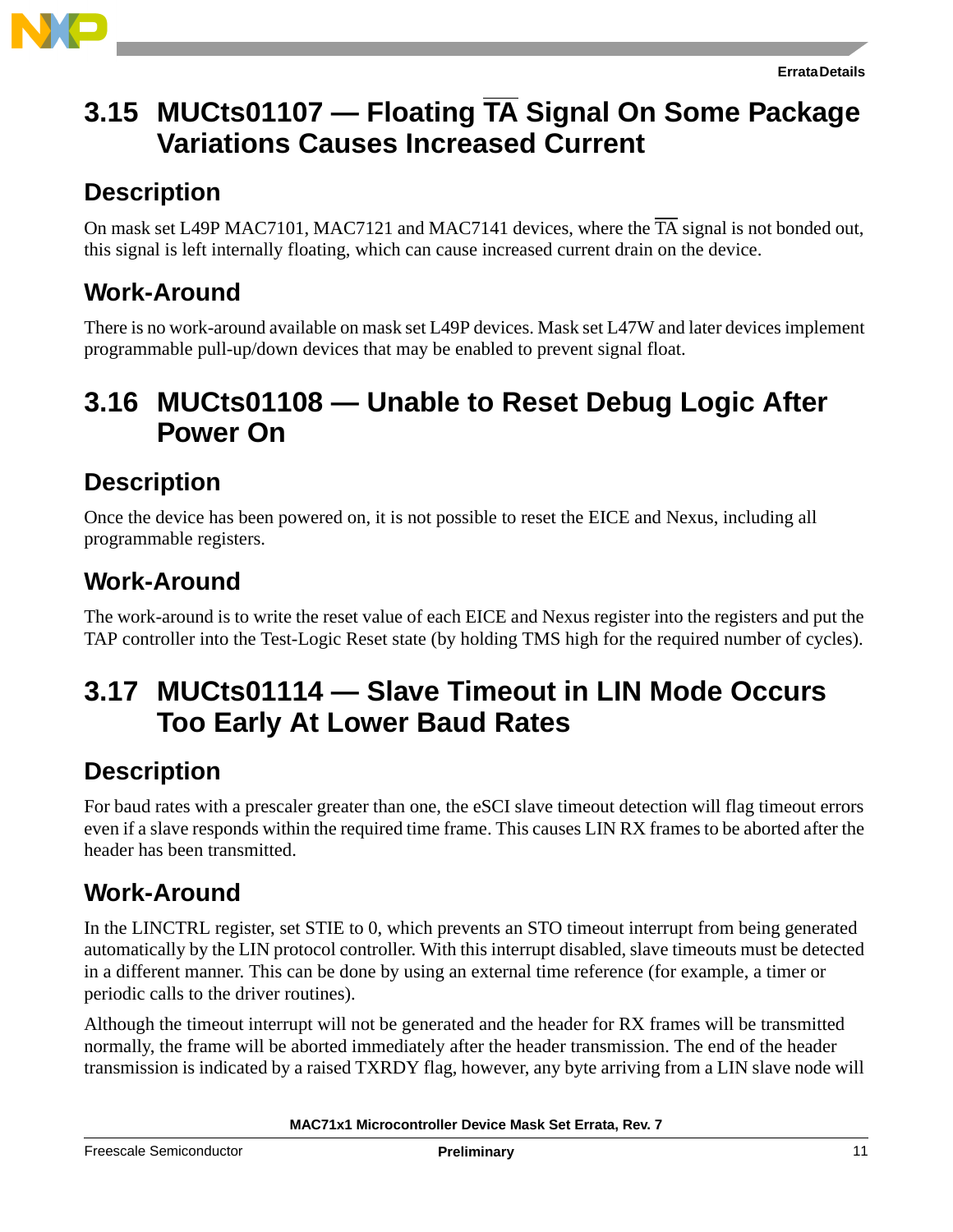

be judged to be an unrequested byte because the LIN protocol controller believes the timeout period has expired. This caused a Bit Error and hence raises a BERR flag as well as an RXRDY flag. BERR flags which are header related occur before TXRDY is set, the work-around must therefore ignore BERR flags after the header transmission.

Checksum and CRC checking must be handled in software for RX frames.

# <span id="page-11-2"></span>**3.18 MUCts01115 — Nexus EVTI Debug Request Does Not Work**

#### **Description**

Using the EVTI pin on the Nexus interface to trigger an external debug request to the ARM7™ core does not work. All alternate EVTI functionality works as specified.

#### **Work-Around**

There is no work-around available.

# <span id="page-11-1"></span>**3.19 MUCts01134 — Cannot Read FlexCAN Timer and Error Counters Reliably Out of Freeze Mode**

#### **Description**

If the CLK\_SRC bit is negated, meaning that CPU and protocol engine will have different clock domains, it is not possible to read the Timer and the Error Counter Register reliably when not in Freeze Mode. If the read operation catches the counter value when it is transitioning, inconsistent data may be obtained because of different delays among individual counter bits.

#### **Work-Around**

Only read the Error Counter Register when the module is in Freeze Mode. When reading the Timer for the purpose of unlocking Message Buffers, the actual timer contents must be ignored.

# <span id="page-11-0"></span>**3.20 MUCts01165 — FlexCAN May Transmit The Wrong ID**

#### **Description**

When a Tx Message Buffer is activated for transmission when the CAN bus is idle, FlexCAN may sporadically transmit a frame with the wrong ID. This problem can only happen when:

- Bus clock is applied to the CAN engine (CTRL[CLK\_SRC]=1) and PRESDIV is programmed with a value  $< 2$  (which results in a CPI-to-S clock ratio  $< 3$ ).
- Oscillator clock is applied to the CAN engine (CTRL[CLK\_SRC]=0) and the CAN time quanta frequency is  $\leq 4$  times the bus frequency (which is the CPU frequency  $\div 2$ ).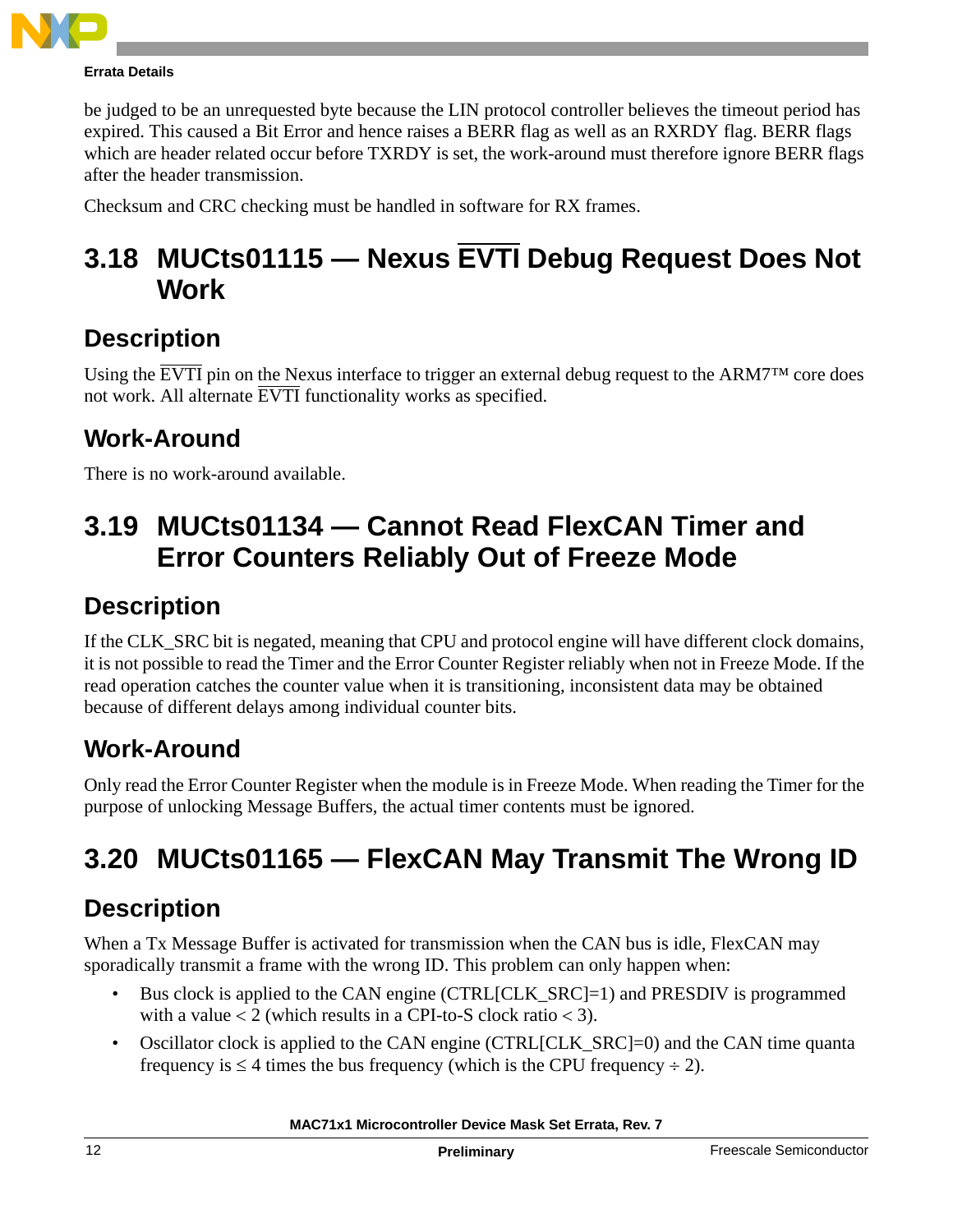

#### **Work-Around**

**Method 1** — When setting the CAN timing parameters, the following restrictions must be observed:

- Set the CTRL[CLK\_SRC] bit (select bus clock).
- Set the CTRL[PRESDIV] field to a value  $\geq 2$  (which results in a CPI-to-S clock ratio  $\geq 3$ ). With the above settings, the module will be fully functional but will have the following limitations:
- To operate at a 1 MHz CAN frequency, it is necessary to run the CPU at 48 MHz.
- The jitter performance of the CAN bus will be limited by the jitter performance of the PLL.

**Method 2** — Before activating a Tx MB for transmission (by writing to C/S word), follow this procedure (may be used regardless of the CTRL[CLK\_SRC] setting (oscillator or bus clock)):

- 1. Read the IDLE bit in ESR
- 2. If IDLE is set, read the timer once, then keep reading the timer until it changes
- 3. Write to the C/S word of the MB to activate the transmission

# <span id="page-12-1"></span>**3.21 MUCts01195 — FlexCAN Intermittent Tx/Rx Failures When Using the Oscillator Clock**

#### **Description**

When the CAN engine is programmed to operate with the oscillator clock (CLK\_SRC=1), there is a race condition between clock domains that may cause two sporadic anomalous behaviors:

- 1. Tx messages may get retransmitted, and
- 2. Rx messages may not be stored in a message buffer that has a valid matching ID.

In both cases, a successful transmission or reception is not properly communicated by the CAN engine to the message buffer control logic, so the corresponding interrupt flag will not be generated, and false error flags may be set in the Error and Status Register. In case of a Tx frame, when a new arbitration is initiated (new transmission or reception in another MB), then the frame is retransmitted because the code field indicates a transmission is still pending.

#### **Work-Around**

Use the bus clock to feed the CAN engine by setting the MCR[CLK\_SRC] bit.

# <span id="page-12-0"></span>**3.22 MUCts01247 — No Wake-up From Doze Mode Using an Interrupt**

#### **Description**

When the system is put into Doze mode, only the following wake-up sources will cause a wake-up:

- PIT (RTI)
- FlexCan A/B/C/D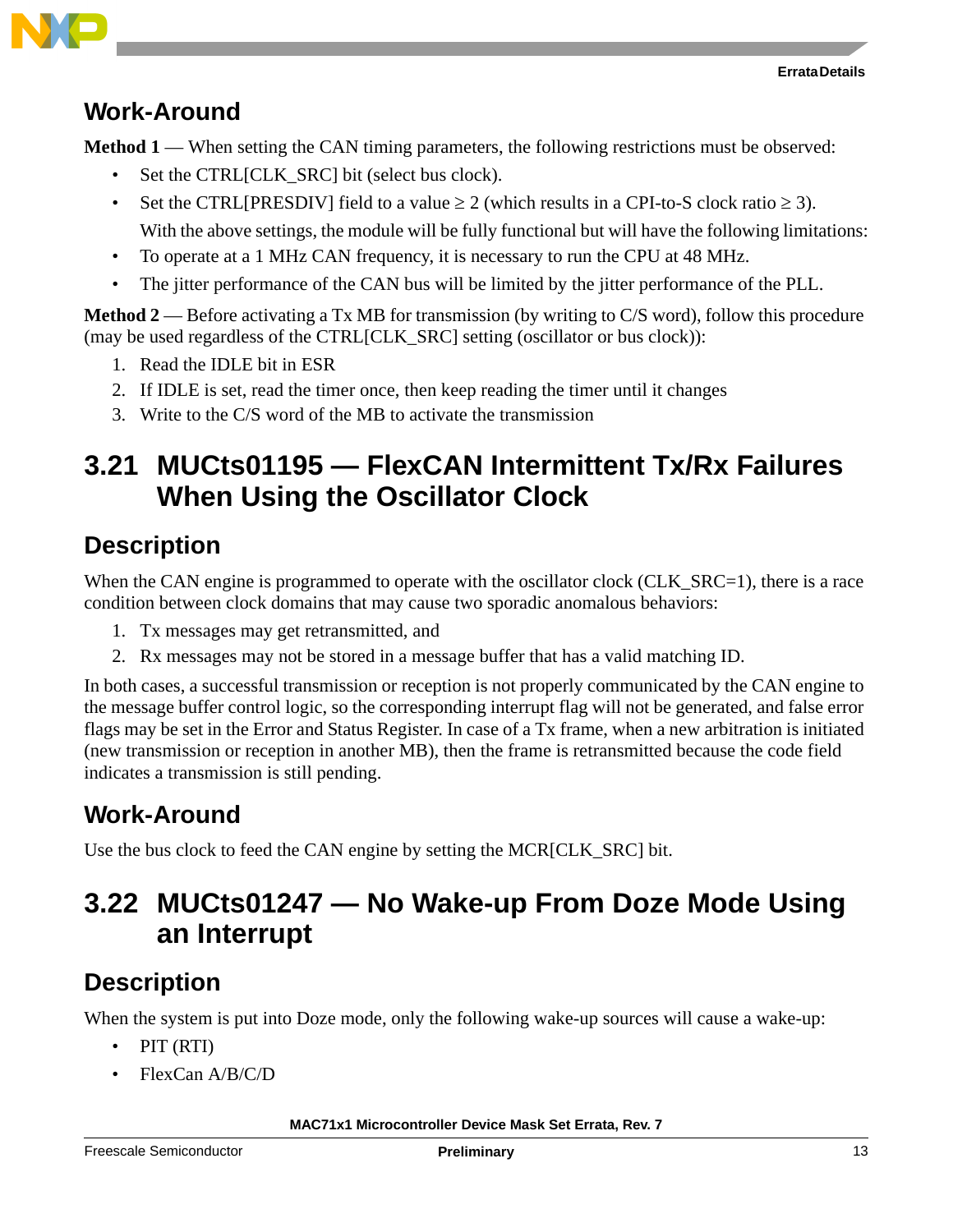

All other wake-up sources, including all other peripherals and external interrupts will not cause the system to leave Doze mode.

# **Work-Around**

When the system is in Doze mode, the CPU and interrupt controller are still running. Therefore, the system will still correctly service any interrupts. In order to emulate the correct behavior, all Interrupt Service Routines (ISRs) should check whether the system is in Doze mode, and if desired, wake up the system by clearing the DOZE bit in the CRG.

# <span id="page-13-1"></span>**3.23 MUCts01248 — DMA Request Not De-asserted When Channel is De-activated**

# **Description**

If a dynamic channel switch is attempted in the DMA Channel Mux while the eDMA is servicing requests on the channel, the DMA request may not get properly de-asserted. This may result in an errant request for the new channel.

# **Work-Around**

In order to dynamically switch DMA channels in the DMA Channel Mux, perform the following series of steps:

- 1. Ensure all pending requests are finished by reading the appropriate register(s) in the eDMA
- 2. Disable the DMA channel in the eDMA
- 3. Switch the channel in the DMA Channel Mux
- 4. Re-enable the DMA channel in the eDMA

# <span id="page-13-0"></span>**3.24 MUCts01249 — Incorrect External Bus Address Incrementing Using TA in Auto-Acknowledge Mode**

#### **Description**

If the external bus is used and set to auto-acknowledge mode (by driving pin PA15 high during reset), then the address presented on the external bus may not be correct in the following situation:

- 1. External bus set to Auto Ack mode (by driving pin PA15 high during Reset)
- 2. External TA signal asserted (for "early" termination of the Auto Ack)
- 3. Decomposed transfer (in other words, a 32-bit access with a 16- or 8-bit port size, a 16-bit access with an 8-bit port size)

If all of the above conditions are met, then the address presented on the external bus will not be incremented during the course of a single transfer. For example, on a 32-bit access to address 0x00\_0000, with burst inhibit set and a 16-bit port size, the address on the external bus should be presented as  $0x00\,000$  for the first acknowledge, and as  $0x00\,0002$  for the second acknowledge. If the above conditions are met, then only address 0x00\_0000 will be presented for both acknowledges.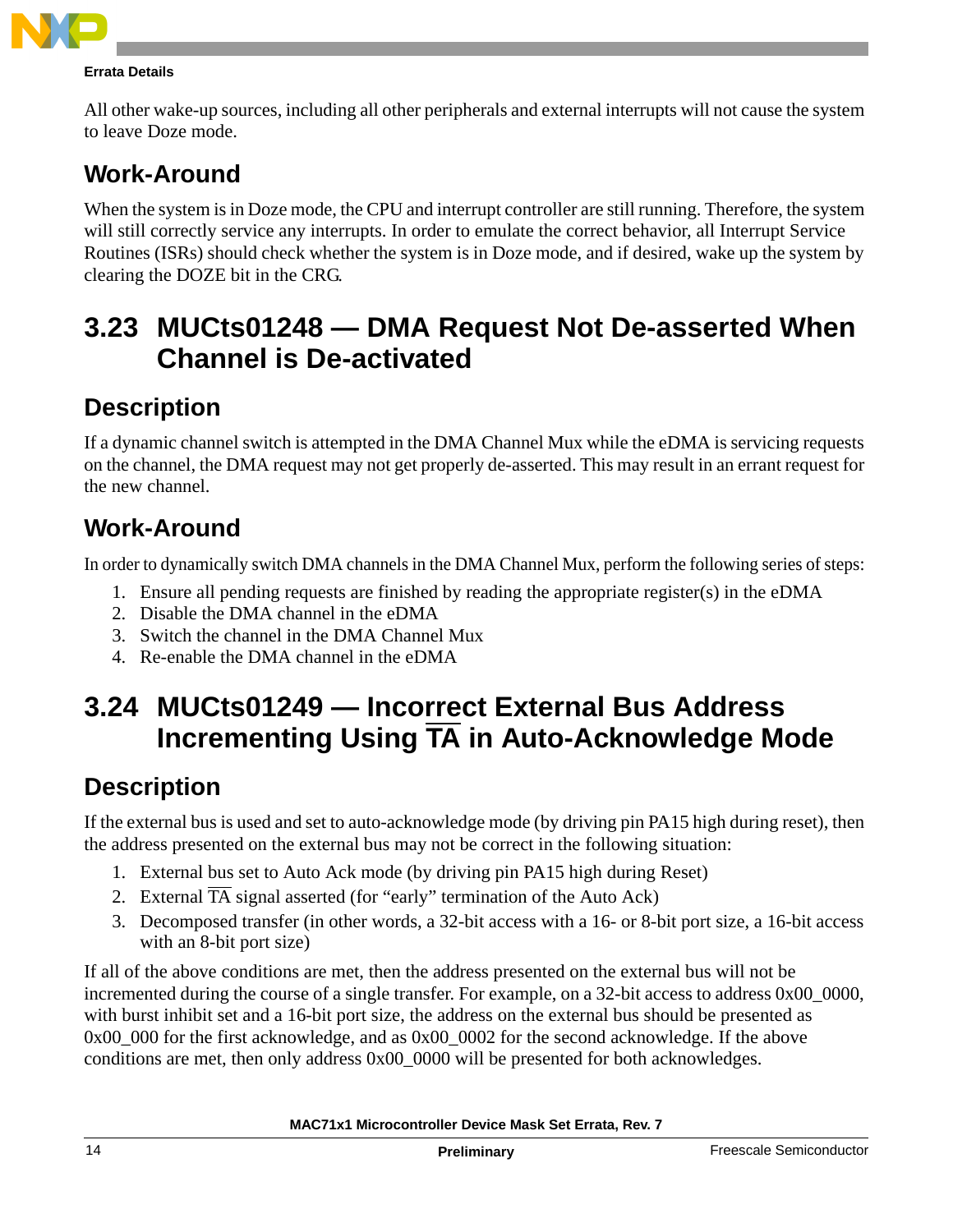



#### **Work-Around**

There is no work-around available.

# <span id="page-14-1"></span>**3.25 MUCts01257 — LIN Slave Timeout Flagged When Data Not Read**

#### **Description**

The eSCI will raise a slave-timeout flag when a LIN frame is not completely received by the specified timeout period. When the last byte of the frame is received but not read by the CPU the slave-timeout counter will continue counting. This will cause a slave-timeout error if the data is not read before the counter expires. Since the slave already sent the data, flagging a slave-timeout is not correct.

#### **Work-Around**

The LIN driver must be written so that the last data byte of a frame can be read from the eSCI before the timeout period expires. If necessary, the timeout period can be increased to make this possible.

# <span id="page-14-0"></span>**3.26 MUCts01347, MUCts01374 — MB Deactivation in Bus Off Holds Arbitration Until Reception**

#### **Description**

If all Tx Message Buffers (MB) are deactivated while the module is in Bus Off state, and then upon exiting Bus Off one or more Tx MBs are activated while the bus is Idle, the frames will not be transmitted until FlexCAN detects a frame on the bus. In other words, after Bus Off it will not take the initiative to be the first to transmit, unless at least one Tx MB was activated during Bus Off, or already programmed Tx MBs were not deactivated during Bus Off.

#### **Work-Around**

If FlexCAN is required to take the initiative to be the first to transmit after Bus Off, the following alternatives (one of them) must be considered:

- 1. Do not deactivate all Tx MBs during Bus Off
- 2. Activate the Tx MBs before exiting Bus Off
- 3. After Bus Off, put the module in Freeze Mode before programming the Tx MBs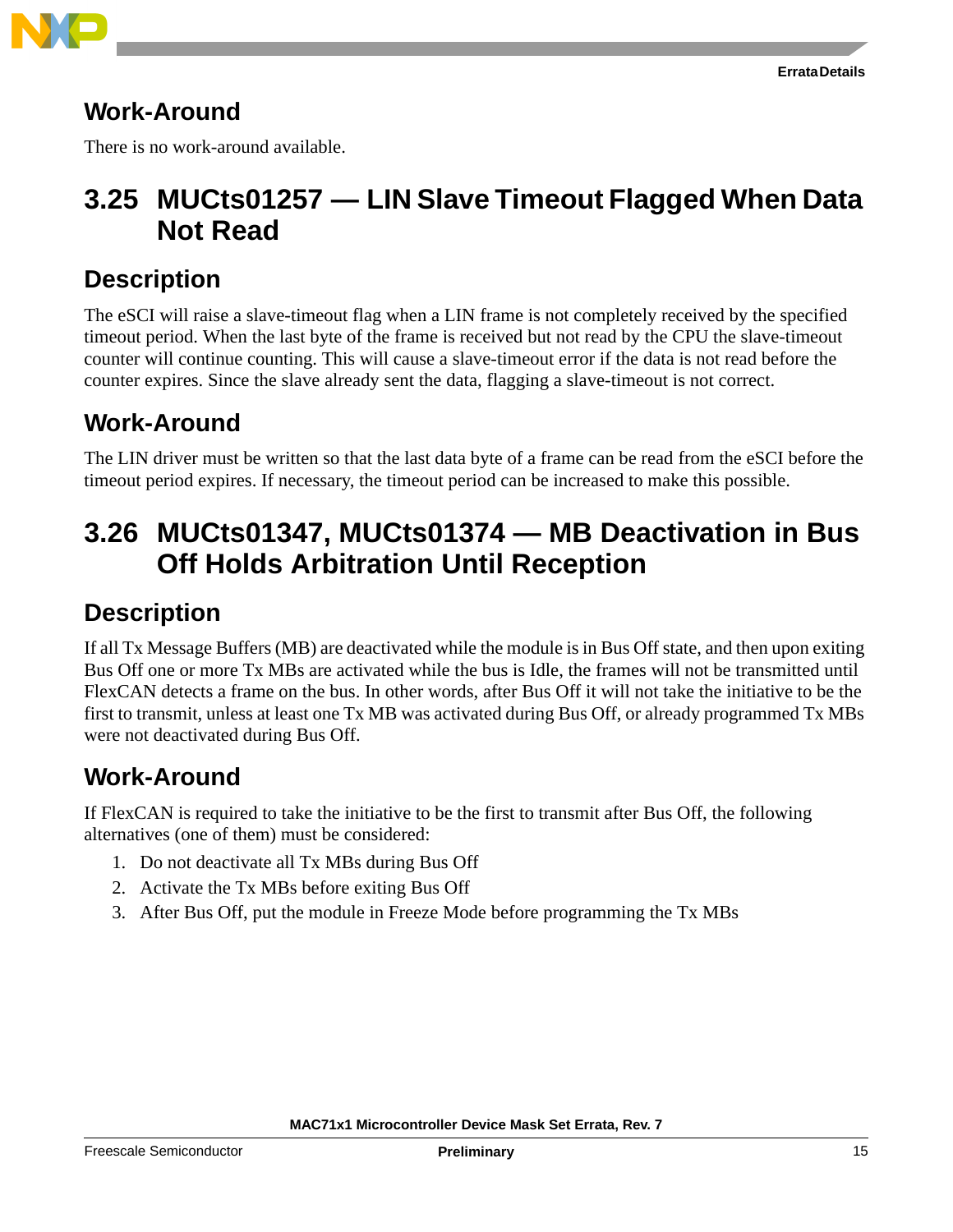

# <span id="page-15-1"></span>**3.27 MUCts01364 — Link Register Not Properly Updated On Data Aborts in Thumb State**

### **Description**

The following information is from the *ARM7TDMI-S Errata List* (document FR002-PRDC-002719 3.0):

#### **Summary**

If the processor is in Thumb state and executing the code sequence STR, STMIA or PUSH followed by a PCrelative load, and the STR, STMIA or PUSH is aborted, the PC is saved to the abort link register in only word resolution, instead of half-word resolution.

#### **Conditions**

The processor must be in Thumb state, and the following sequence must occur:

```
<any instruction>
<STR, STMIA, PUSH> <---- data abort on this instruction
LDR rn, [pc,#offset]
```
In this case the PC is saved to the link register R14\_abt in only word resolution, not half-word resolution. The effect is that the link register holds an address that could be #2 less than it should be, so any abort handler could return to one instruction earlier than intended.

#### **Implications**

- In a system that does not use Thumb state, there will be no problem.
- In a system that uses Thumb state but does not use data aborts, or does not try to use data aborts in a recoverable manner, there will be no problem.
- In a system that uses Thumb state, and uses data aborts in a recoverable manner, such as in a demand paging environment, where the STR, STMIA or PUSH aborts for paging reasons, the code will patch up the MMU and reexecute the STR, STMIA or PUSH. What matters in this case is the instruction preceding the STR etc, and whether this can be re-executed harmlessly. As this cannot be predicted with certainty, it is likely to be a problem.

#### **Impacted revisions**

This erratum impacts all revisions of ARM7TDMI-S up to and including r4p2.

#### **Work-Around**

The work-around is to ensure that a STR, STMIA or PUSH cannot precede a PC-relative load. One method for this is to add a NOP before any PC-relative load instruction. However this is not something currently supported by ARM™ software tools, and would have to be done manually.

This erratum will be fixed in r4p3.

# <span id="page-15-0"></span>**3.28 MUCts01460 — Incorrect ADDR[1:0] and BS1 Outputs for Thumb Mode Instruction Fetches**

## **Description**

If the ARM7 core is executing code in Thumb mode, and this code is stored in an external memory, the instructions fetches to that memory will have an incorrect address and possible incorrect byte strobes. In particular, the expected value of ADDR[1:0] and BS[1:0] should be as follows:

```
MAC71x1 Microcontroller Device Mask Set Errata, Rev. 7
```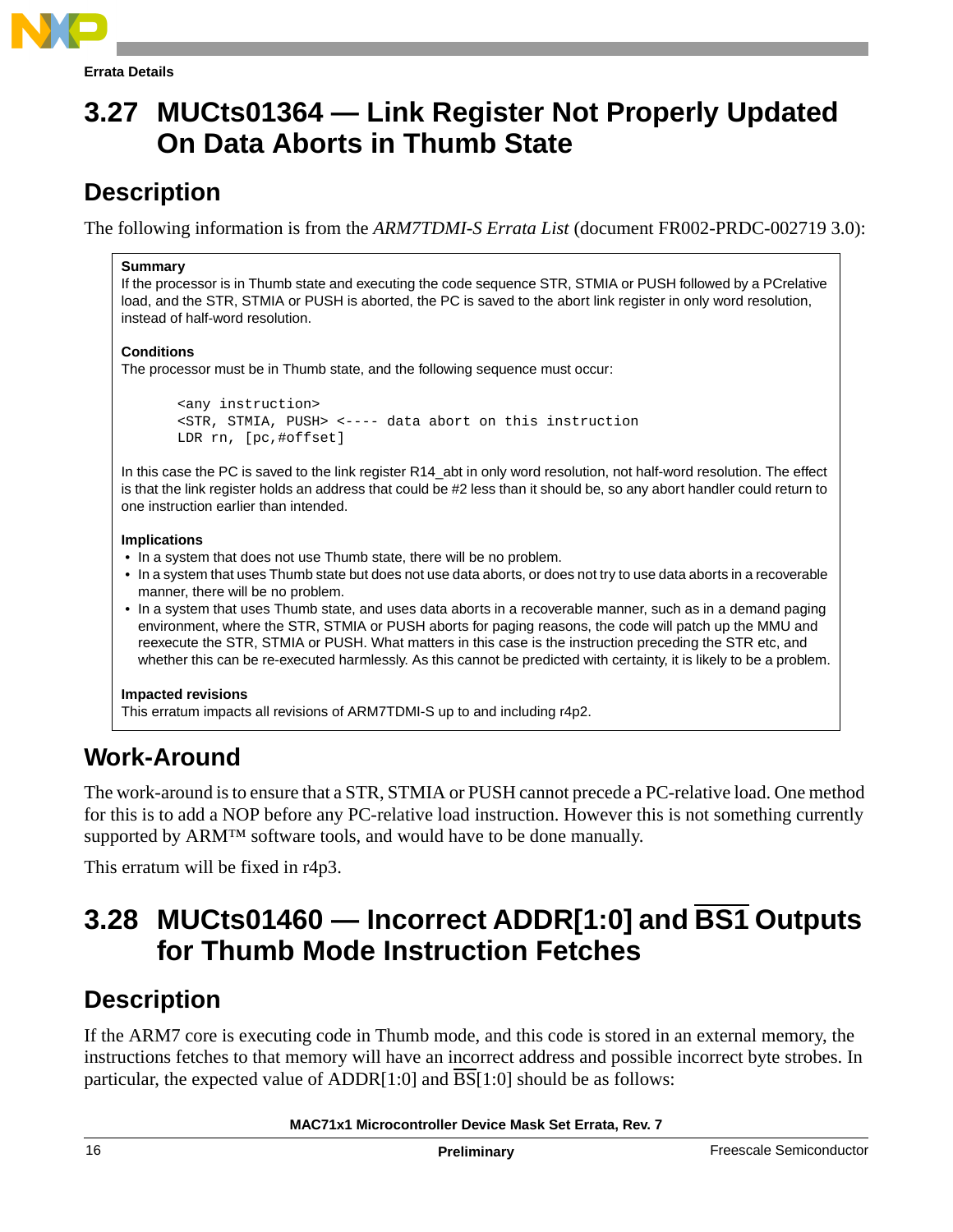

| <b>Address Ends</b> | <b>ADDR[1:0]</b> | 8-bit Access    |            | <b>16-bit Access</b> |            |  |
|---------------------|------------------|-----------------|------------|----------------------|------------|--|
| With                |                  | BS <sub>1</sub> | <b>BS0</b> | BS <sub>1</sub>      | <b>BS0</b> |  |
| 0, 4, 8, C          | 00               |                 |            |                      |            |  |
|                     |                  |                 |            |                      |            |  |
| 2, 6, A, E          |                  |                 |            |                      |            |  |
|                     |                  |                 |            |                      |            |  |

However, due to the fact that the ARM7 core sets bit 0 of its internal address bus to 1 for Thumb mode instruction fetches, the actual address and byte strobes that will appear on the external bus is:

| <b>Address Ends</b> | ADDR[1:0] |                 | 8-bit Access    | <b>16-bit Access</b> |                 |  |
|---------------------|-----------|-----------------|-----------------|----------------------|-----------------|--|
| With                |           | BS <sub>1</sub> | B <sub>S0</sub> | BS <sub>1</sub>      | B <sub>S0</sub> |  |
| 0, 4, 8, C          |           |                 |                 |                      |                 |  |
|                     | 10        |                 |                 |                      |                 |  |
| 2, 6, A, E          |           |                 |                 |                      |                 |  |
|                     | 00        |                 |                 |                      |                 |  |

Note that the  $\overline{BS}[1:0]$  signals are correct for all cases except a 16-bit port size to addresses ending with 2, 6, A, E. All data reads and data writes work as specified; only Thumb mode instructions fetches are affected.

#### **Work-Around**

If a 16-bit port size is used, it may safely connected to a 16-bit program memory if it does not require the ADDR0 address signal or  $\overline{BS1}$  read strobe. If the  $\overline{BS1}$  read strobe is required, then it must be qualified such that it is always driven low (asserted) when the  $R/\overline{W}$  output is negated (read).

 $\overline{BS1'} = \neg R/\overline{W}$  & &  $\overline{BS1}$ 

This will allow the use of any external memory with a 16-bit interface to a 16-bit port size.

Because it is impossible to distinguish between an instruction fetch and a data read on the external bus, it is not possible to interface program memories of any width using an 8-bit port size. Only instruction fetches in Thumb mode with an 8-bit port size are incorrect. All other combinations, including the following examples, work as expected:

- External memories for any data reads/writes with any port size.
- External memories for instruction fetches in non-Thumb mode with any port size.
- External memories for instruction fetches in any mode with 16-bit port size (if the ADDR0 output is unused and the BS1 output is either unused or qualified as described above).
- Any internal memory for instruction fetches in any mode.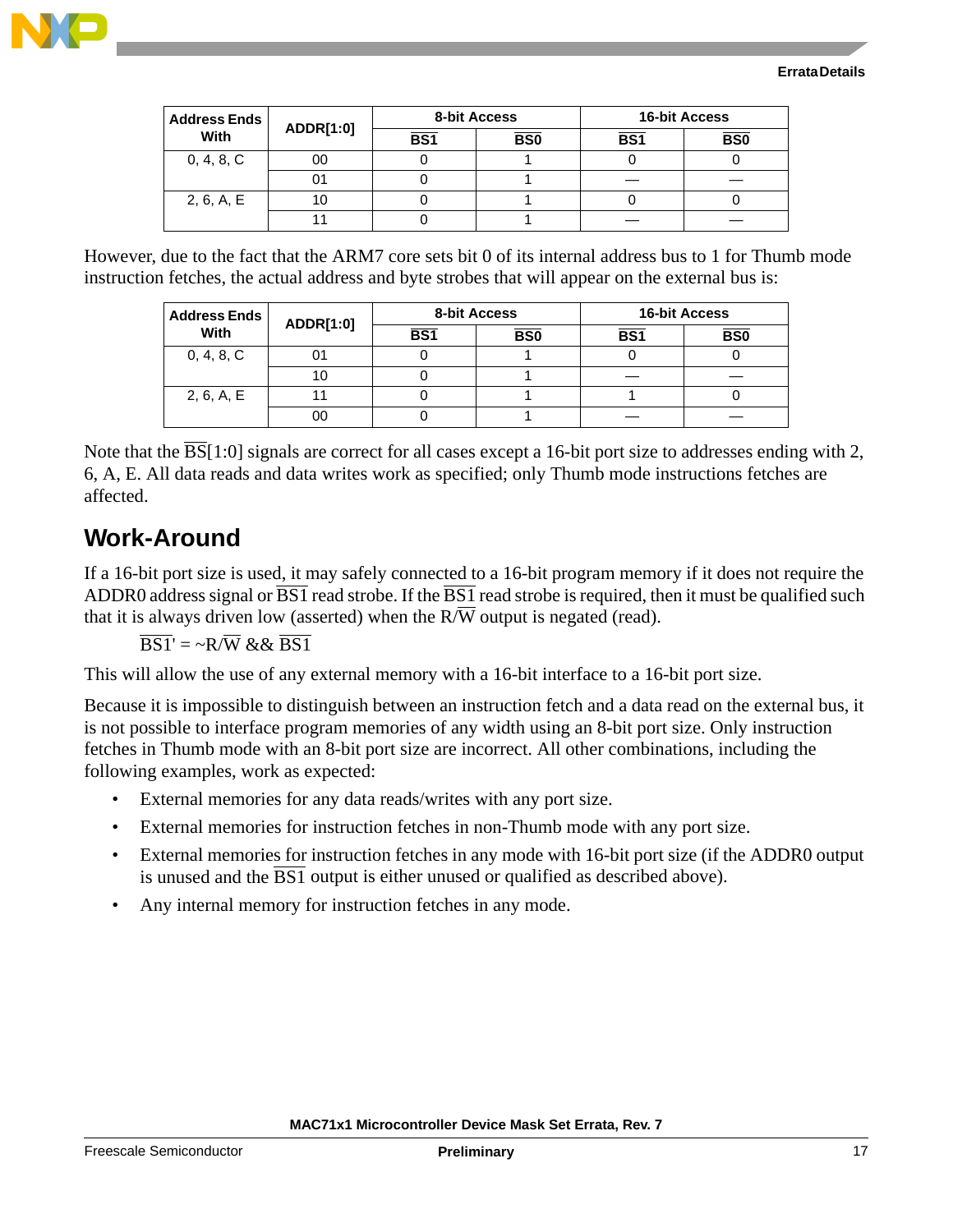

# <span id="page-17-2"></span>**3.29 MUCts01474, MUCts01476 — Limitations of DSPI Continuous Chip Select Mode**

# **Description**

If transmit FIFO fill DMA requests are enabled (DSPIx\_RSER[TFFF\_RE, TFFF\_DIRS] = 0b11) and the eDMA is busy servicing other DMA requests, a scenario may occur where the TX FIFO becomes empty. In this circumstance, the associated chip select state will be negated. The effect of negating PCS*n\_x* between words in a multi-word continuous transfer will depend on the external serial device; it can cause the second word to overwrite the previous word transfered.

# **Work-Around**

There is no workaround available

# <span id="page-17-1"></span>**3.30 MUCts01515 — Wake-up From Pseudo-Stop May Cause System Failure**

# **Description**

After waking up from pseudo-stop mode, the CRG releases all enabled modules to resume execution before the VREG has returned to full-performance mode. Thus, the system may draw too much power before the regulator is able to provide it, and a system failure may result.

# **Work-Around**

No work-around available, do not use pseudo-stop mode.

# <span id="page-17-0"></span>**3.31 MUCts01526 — Writes to eMIOS B Register May Cause Match Ignore in OPWM Mode**

# **Description**

When using the double-buffered capabilities of an eMIOS unified channel in OPWM mode, the output of the OPWM channel may remain asserted when it is expected to be negated, depending on the timing of the write to the B register. The problem sequence is:

- 1. OPWM output is asserted when A match occurs.
- 2. The A match triggers a software event (normally via an interrupt) to update the B register. B is double buffered in this mode, such that while the host writes a new compare value to B, the OPWM output negates when the timer matches the original value of B, then the new value is copied to the comparator to be used in the next PWM cycle.
- 3. If the write to B occurs on the same system clock that B match occurs, the match will not be recognized.
- 4. The OPWM output remains asserted until the next B match following the next A match.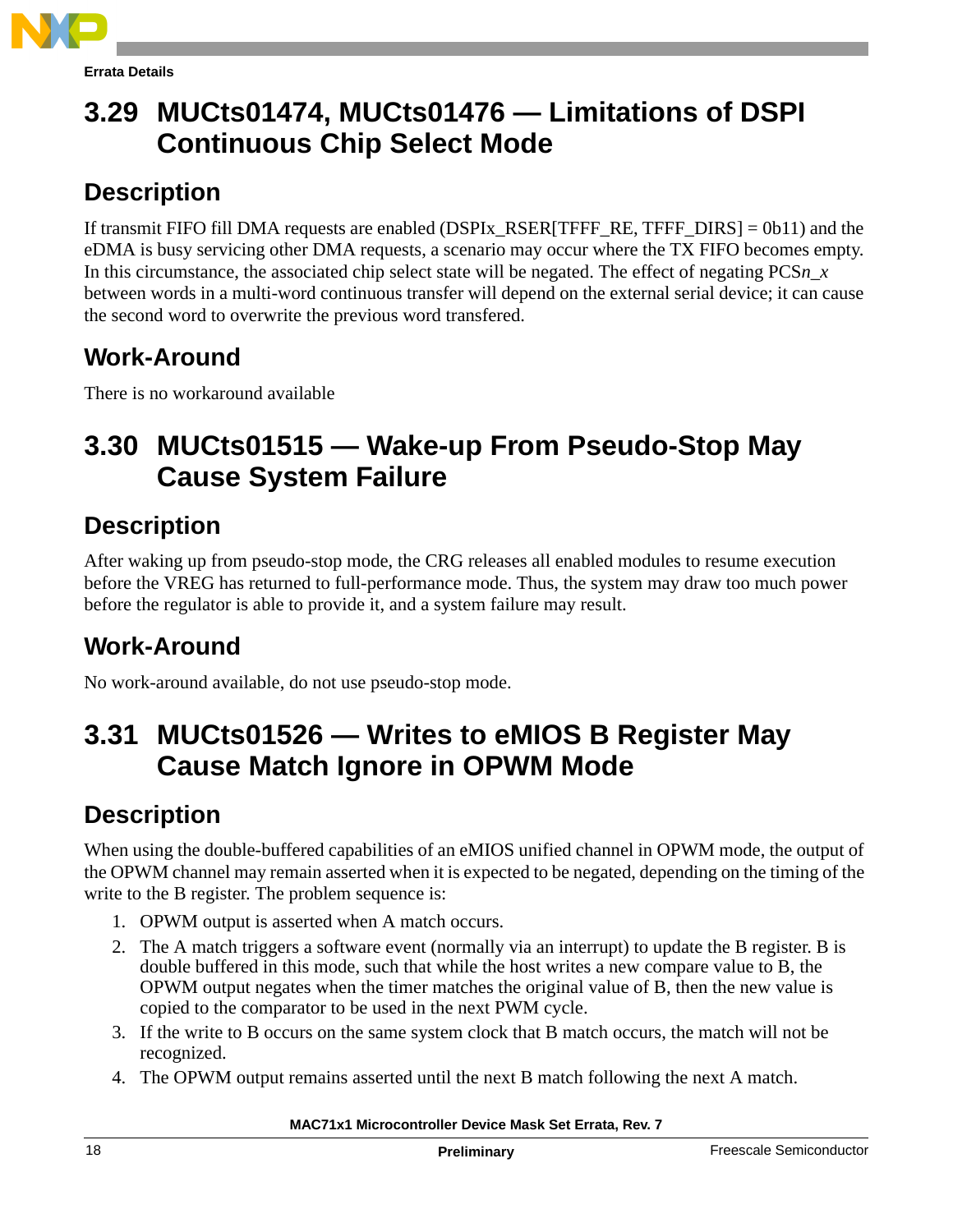

#### **Work-Around**

Follow one of the following procedures:

- 1. Read the UCCNT*n* register before performing the B register write. If the counter value is "just below" the previous B value, then the B register update should be delayed.
- 2. Write to the B register and then check if the value of the the UCCNT*n* register is bigger than the old B value. If so, the pin value must be forced to the correct state via the UCCR*n*[FORCMB] bit.
- 3. When using an interrupt service routine to update the B register, verify that the PWM pulse width is larger than the interrupt latency.
- 4. Keep the B value constant and only perform writes to the A register to alter the pulse width. In this case, the value of A is updated after an interrupt from a previous channel A match. For this to work the pulse period must be greater than the interrupt latency, so that the new A value is written before the next A channel compare is enabled (note that the A register is not double buffered).

# <span id="page-18-0"></span>**3.32 MUCts01527 — Flash Programming Overwrites PIM Registers**

#### **Description**

Because the PIM module does not correctly generate the an internal enable signal, all IPS writes to a specific address range will result in writes to global control registers in the PIM (refer to Table 18-3 of the *MAC7100 Microcontroller Family Reference Manual*). Specifically, all IPS writes to the following address ranges will map into writes to the global control registers:

| $0xxxxx 03C0 - 0xxxxx 03CF$   | 0xxxxx 83C0 - 0xxxxx 83CF |  |  |
|-------------------------------|---------------------------|--|--|
| $0xxxxx$ 43CO - $0xxxxx$ 43CF | 0xxxxx C3C0 - 0xxxxx C3CF |  |  |

As an example, writing to the Flash programming interface at any of the following addresses will write both the Flash (as intended) and the PIM CONFIG TA register (not intended) with the value intended for the Flash:

| 0xFC10 03CC | 0xFC11 03CC |
|-------------|-------------|
| 0xFC10 43CC | 0xFC11 43CC |
| 0xFC10 83CC | 0xFC11 83CC |
| 0xFC10 C3CC | 0xFC11 C3CC |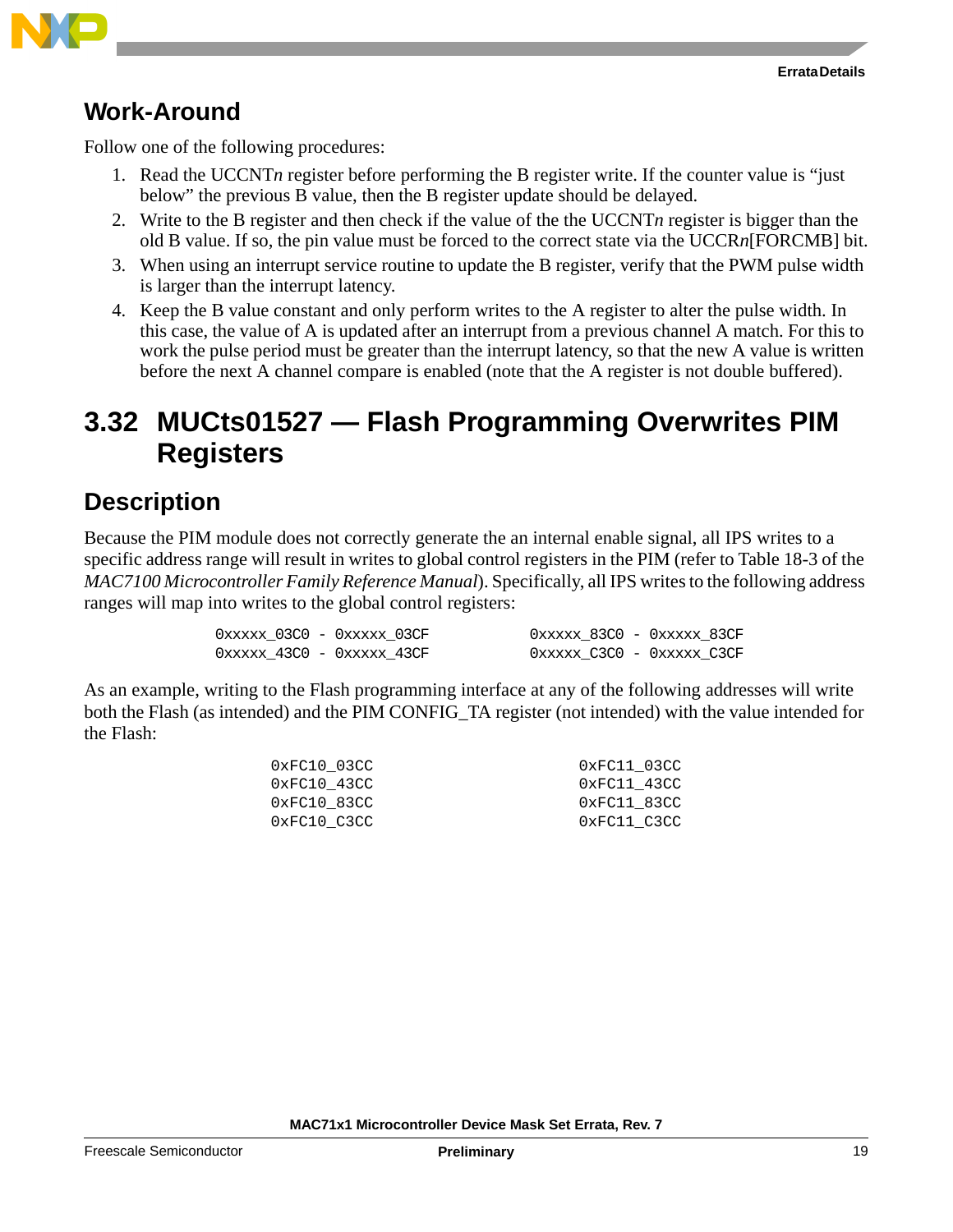

The full range of affected addresses are:

| <b>Program Flash</b> |  |                             |                           |  |  |
|----------------------|--|-----------------------------|---------------------------|--|--|
|                      |  | 0xFC10_03C2 - 0xFC10_03CD   | 0xFC12_03C2 - 0xFC12_03CD |  |  |
|                      |  | 0xFC14_03C2 - 0xFC14_03CD   | 0xFC16_03C2 - 0xFC16_03CD |  |  |
|                      |  | 0xFC10_43C2 - 0xFC10_43CD   | 0xFC12_43C2 - 0xFC12_43CD |  |  |
|                      |  | 0xFC14_43C2 - 0xFC14_43CD   | 0xFC16_43C2 - 0xFC16_43CD |  |  |
|                      |  | 0xFC10_83C2 - 0xFC10_83CD   | 0xFC12_83C2 - 0xFC12_83CD |  |  |
|                      |  | 0xFC14_83C2 - 0xFC14_83CD   | 0xFC16_83C2 - 0xFC16_83CD |  |  |
|                      |  | 0xFC10_C3C2 - 0xFC10_C3CD   | 0xFC12_C3C2 - 0xFC12_C3CD |  |  |
|                      |  | $0xFC14_C3C2 - 0xFC14_C3CD$ | 0xFC16_C3C2 - 0xFC16_C3CD |  |  |
|                      |  | 0xFC11_03C2 - 0xFC11_03CD   | 0xFC13_03C2 - 0xFC13_03CD |  |  |
|                      |  | 0xFC15_03C2 - 0xFC15_03CD   | 0xFC17_03C2 - 0xFC17_03CD |  |  |
|                      |  | 0xFC11_43C2 - 0xFC11_43CD   | 0xFC13_43C2 - 0xFC13_43CD |  |  |
|                      |  | 0xFC15_43C2 - 0xFC15_43CD   | 0xFC17_43C2 - 0xFC17_43CD |  |  |
|                      |  | 0xFC11_83C2 - 0xFC11_83CD   | 0xFC13_83C2 - 0xFC13_83CD |  |  |
|                      |  | 0xFC15_83C2 - 0xFC15_83CD   | 0xFC17_83C2 - 0xFC17_83CD |  |  |
|                      |  | 0xFC11_C3C2 - 0xFC11_C3CD   | 0xFC13_C3C2 - 0xFC13_C3CD |  |  |
|                      |  | 0xFC15_C3C2 - 0xFC15_C3CD   | 0xFC17_C3C2 - 0xFC17_C3CD |  |  |
|                      |  |                             |                           |  |  |
| Data Flash           |  |                             |                           |  |  |
|                      |  | 0xFE00_03C2 - 0xFE00_03CD   | 0xFE00_43C2 - 0xFE00_43CD |  |  |

Note that this is not a symmetric situation (i.e., writing the PIM registers will not write the Flash contents).

#### **Work-Around**

In the Flash programming routine, perform the following steps when programming a word into the program or data Flash

- 1. Logical AND the 32-bit address and  $0 \times 0000$ \_3FFF
- 2. Compare new address to  $0 \times 0000_03$  compared  $-0 \times 0000_03$  cF
- 3. If a hit occurs within the above range, save the values of the PIM registers (starting at address 0xFC0E\_83C0) before performing the programming routine, execute the programming, and then write the previous values of the global control registers back into the PIM.

# <span id="page-19-0"></span>**3.33 MUCts01593 — Rx MB Receives Data and ID Transmitted By Tx MB**

#### **Description**

When all of the following conditions are present on the FlexCAN module:

- There are Rx and Tx buffers (at least one each),
- Two clock domains (CTRL[CLK\_SRC] = 1) or one clock domain with  $f_{IPS}$  < 20 MHz,
- The application activates a Tx MB to transmit a frame (writing to the C/S word of the MB) near the start bit of an incoming frame.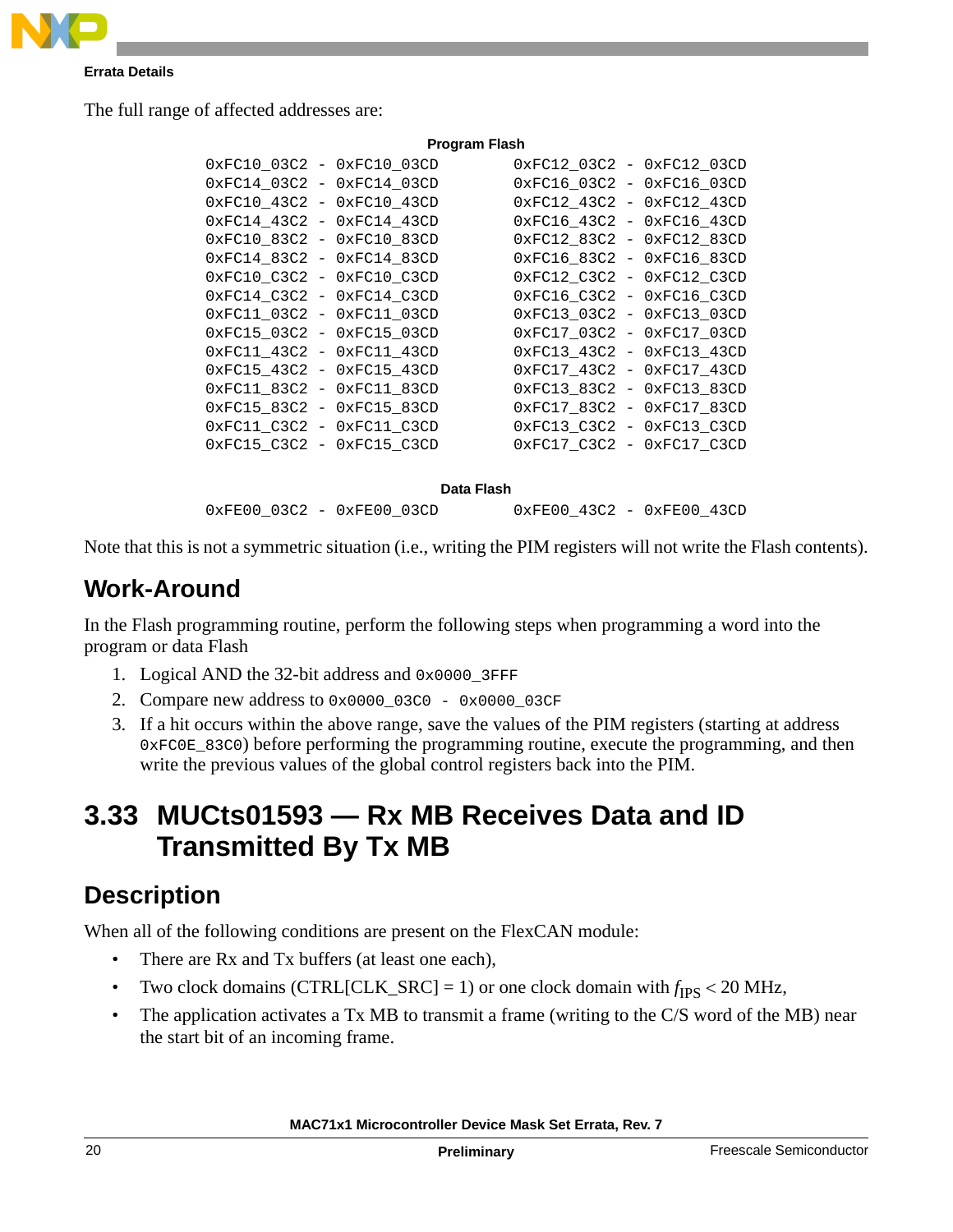

Under these conditions, there is a probability that the Rx MB receives the frame stored on the Tx MB, even if the ID does not match, and the Tx MB transmits only its ID in the data field.

### **Work-Around**

Program the module to operate with one clock domain and set  $f_{IPS} \ge 20 \text{ MHz } (f_{SYS} \ge 40 \text{ MHz}).$ 

# <span id="page-20-0"></span>**3.34 MUCts01642 to MUCts01651 — Writing Undefined Address Causes Bus Abort But Writes Register**

#### **Description**

When writing to registers above the defined register space, but within the 16 Kbyte address range of a peripheral module, a bus abort will be produced but a write to one of the valid registers may still occur. For example, writing to offset 0xFC09\_0001, 0xFC09\_1001, 0xFC09\_2001 and 0xFC09\_3001 are all decoded to the same register within the VREG module. If the bus abort error is enabled, writing to 0xFC09\_1001, 0xFC09\_2001 or 0xFC09\_3001 will trigger a bus abort, but the register at offset 0xFC09 0001 will be written.

| <b>Errata Number</b>             | <b>Module</b> | <b>Module Address Range</b>                                                                                          | <b>Undefined Register Space Offsets</b> |
|----------------------------------|---------------|----------------------------------------------------------------------------------------------------------------------|-----------------------------------------|
| MUCts01645                       | DMA Mux       | 0xFC08 4000 to 0xFC08 7FFF                                                                                           | $0 \times 0010$ to $0 \times 3$ FFF     |
| <b>MUCts01647.</b><br>MUCts01648 | CRG           | 0xFC08 8000 to 0xFC08 BFFF                                                                                           | $0 \times 0009$ to $0 \times 3$ FFF     |
| MUCts01646                       | <b>PIT</b>    | 0xFC08 C000 to 0xFC08 FFFF                                                                                           | $0x0114$ to $0x3$ FFF                   |
| MUCts01642                       | VREG          | 0xFC09 0000 to 0xFC09 3FFF                                                                                           | $0 \times 0004$ to $0 \times 3$ FFF     |
| MUCts01649                       | $I^2C$        | 0xFC0A C000 to 0xFC0A FFFF                                                                                           | $0 \times 0005$ to $0 \times 3$ FFF     |
| <b>MUCts01650</b>                | <b>DSPI</b>   | OXFCOB 4000 to OXFCOB 7FFF<br>0xFC0B 8000 to 0xFC0B BFFF                                                             | $0x008C$ to $0x3$ FFF                   |
| MUCts01644                       | eSCI          | 0xFC0C 4000 to 0xFC0C 7FFF<br>0xFC0C 8000 to 0xFC0C BFFF<br>0xFC0C C000 to 0xFC0C FFFF<br>0xFC0D 0000 to 0xFC0D 3FFF | $0 \times 001A$ to $0 \times 3$ FFF     |
| MUCts01651                       | eMIOS         | 0xFC0D C000 to 0xFC0D FFFF                                                                                           | $0x0220$ to $0x3$ FFF                   |
| MUCts01643                       | ATD           | OXFCOE 0000 to OXFCOE 3FFF<br>OXFCOE 4000 to OXFCOE 7FFF                                                             | $0x0018$ to $0x3$ FFF                   |

The following modules are affected by this errata:

#### **Work-Around**

There is no work-around available.

#### **NOTE**

Previous versions of this document identified this errata as MUCts01366, which did not fully define the error conditions.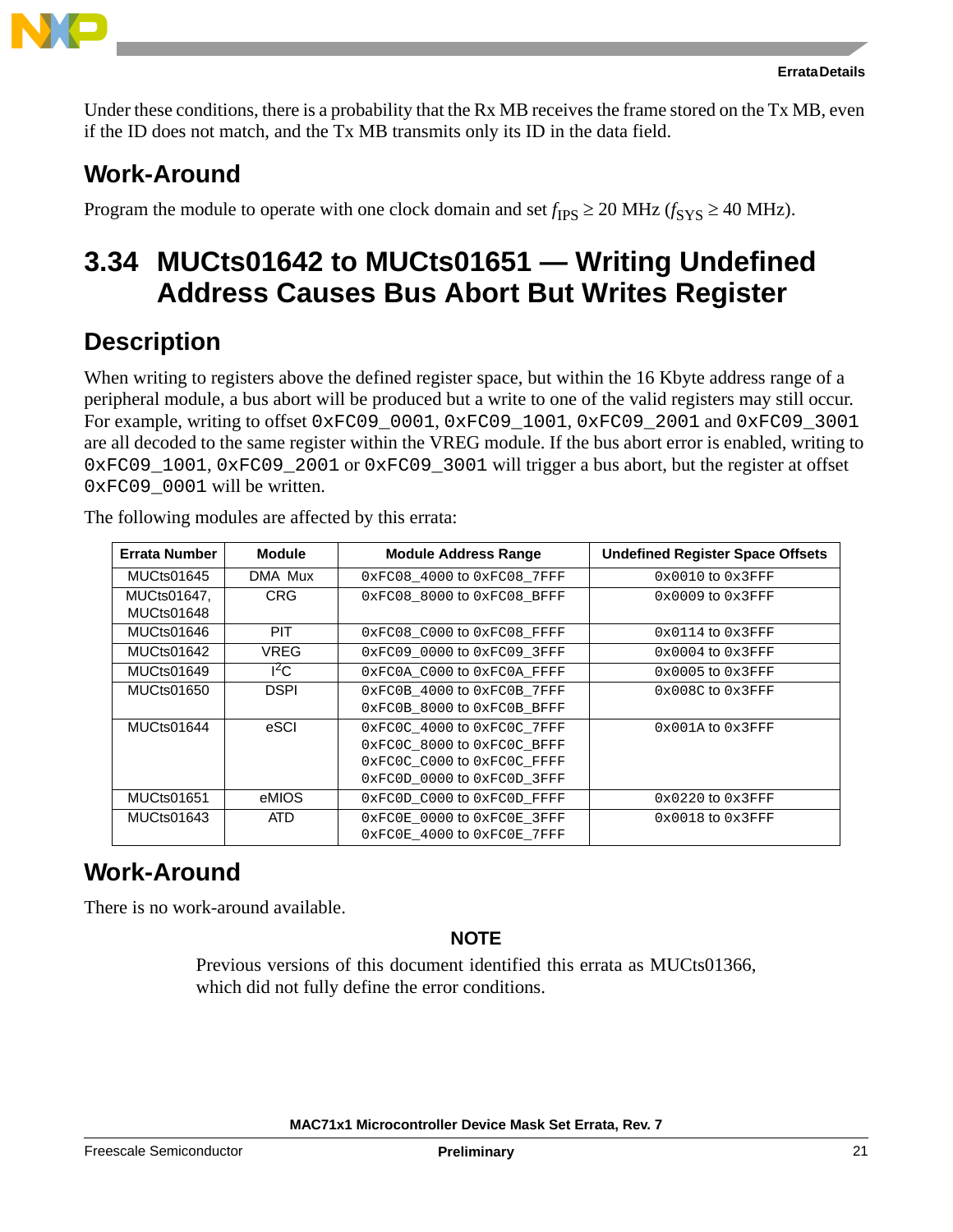

# <span id="page-21-0"></span>**3.35 MUCts01832, MUCts01833 — Deactivating A Receive MB May Corrupt Another Active Receive MB**

## **Description**

Deactivating a FlexCAN receive message buffer (MB) may cause corruption of another active receive MB if the following sequence occurs:

- 1. A receive MB is locked via reading the Control/Status word, and has a pending message in the temporary receive serial message buffer (SMB).
- 2. A message is received that matches a second receive MB, and is queued in the second SMB.
- 3. The first MB is unlocked during the time between the CRC field and the 6th bit of EOF.
- 4. The second MB is deactivated within 9 f<sub>IPS</sub> clock cycles of the first MB being unlocked, resulting in corruption of the first MB.

# **Work-Around**

Do not write to the Control/Status word after initializing a receive MB, and use the IFLAG status bit to determine reception of a new frame, as the Control/Status field will always indicate FULL or OVERRUN after receiving the first frame.

If a write (deactivation) is required to the Control/Status field of an active receive MB, a delay of 25 CAN bit times plus  $9f_{IPS}$  clock cycles between unlocking one MB and deactivating another MB will avoid corruption, however frames may still be lost.

# <span id="page-21-1"></span>**3.36 MUCts01849, MUCts01855 — Changing CTARs Between Frames in Continuous PCS Mode May Cause Error**

# **Description**

Under some conditions in continuous operation mode (CONT  $= 1$ ), the command word associated with the data frame is not always executed properly. An incorrect transfer may occur when multiple frames are transferred in continuous PCS mode and the frames use different CTAR registers. For example, if an application tries to transmit a 12-bit frame and a 16-bit frame without negating PCS, two 12-bit frames are transferred. This has been observed in simulations where  $CPHA = 0$ . The two frames are transmitted correctly if  $CPHA = 1$ .

# **Work-Around**

When CPHA  $= 0$  and continuous PCS mode is used, extended length ( $> 16$  bits) frames may be created only by using two frames of equal size. This means that certain frame sizes cannot be constructed (prime numbers  $> 16$ ).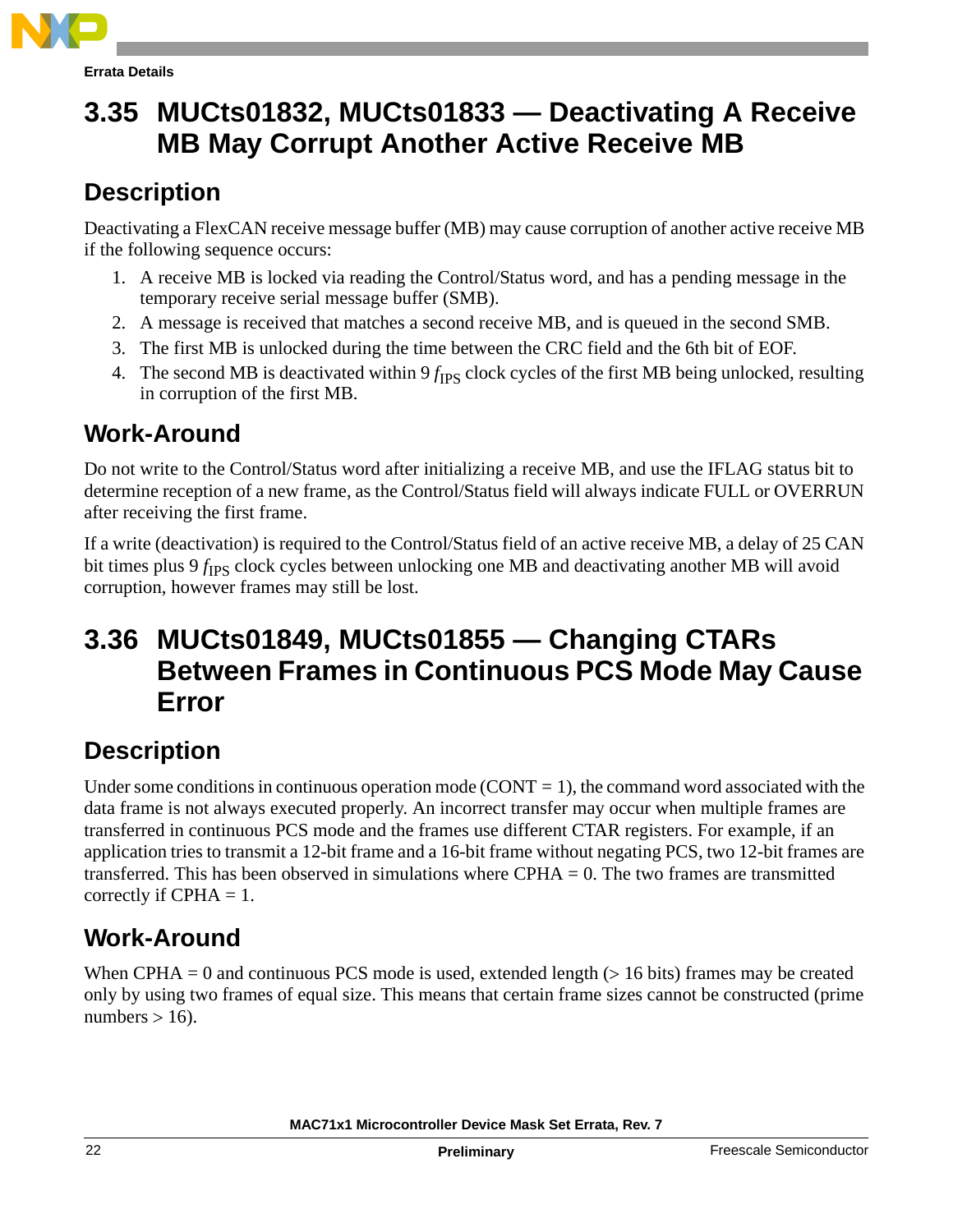

# <span id="page-22-0"></span>**3.37 MUCts01888, MUCts01889 — IPM/IPWM Modes, Value Read From UCA***n* **May Be Incorrect**

### **Description**

When reading the UCA*n* register in Input Pulse Width Measurement (IPWM) or Input Period Measurement (IPM) modes, if the IPS bus cycle starts on the same clock cycle as an A2 capture, the data read will not be coherent with the one at the next UCB*n* read.

- In IPWM mode, data read from UCB*n* will be greater than UCA*n* (UCB*n* minus UCA*n* will be the pulse width measurement of the polarity opposite that defined by EDPOL).
- In IPM mode, data read from UCA*n* and UCB*n* will be the same.

The expected scenario is that UCA*n* will be greater than UCB*n* for both modes. Note that coherency is guaranteed in a sequence of several measurements only if the combined UCA*n* / UCB*n* reads for each new measurement are performed after the correspondent new flag event.

### **Work-Around**

After reading UCA*n* and UCB*n*, if UCA*n* is not greater than UCB*n*, discard this pulse measurement and read both registers again in the usual order: first read UCA*n*, then read UCB*n*.

# <span id="page-22-2"></span>**3.38 MUCts01916 — VREG High Temperature Control Register (VREGHTCL) For Factory Use Only**

## **Description**

Although information describing the VREGHTCL register is included in the *MAC7100 Microcontroller Family Reference Manual* (MAC7100RM) revisions 0.6, 0.6.1 and 1.0, the functions provided by this register are not fully characterized for customer use. Thus, VREGHTCL is reserved for factory testing during manufacturing processes, and is not suitable for application use.

# **Work-Around**

There is no work-around available, nor are there plans to characterize this circuitry for customer use. Future versions of the MAC7100RM will remove the descriptions of the high temperature functions.

# <span id="page-22-1"></span>**3.39 MUCts01931, MUCts01932, MUCts01933 — Clock Monitor Reset Causes System Lock-up**

# **Description**

If the clock monitor reset function is enabled and a clock monitor time-out occurs, the chip will be placed into a reset state, but it will never exit that state. In order to trigger this errata all of the following conditions must be true: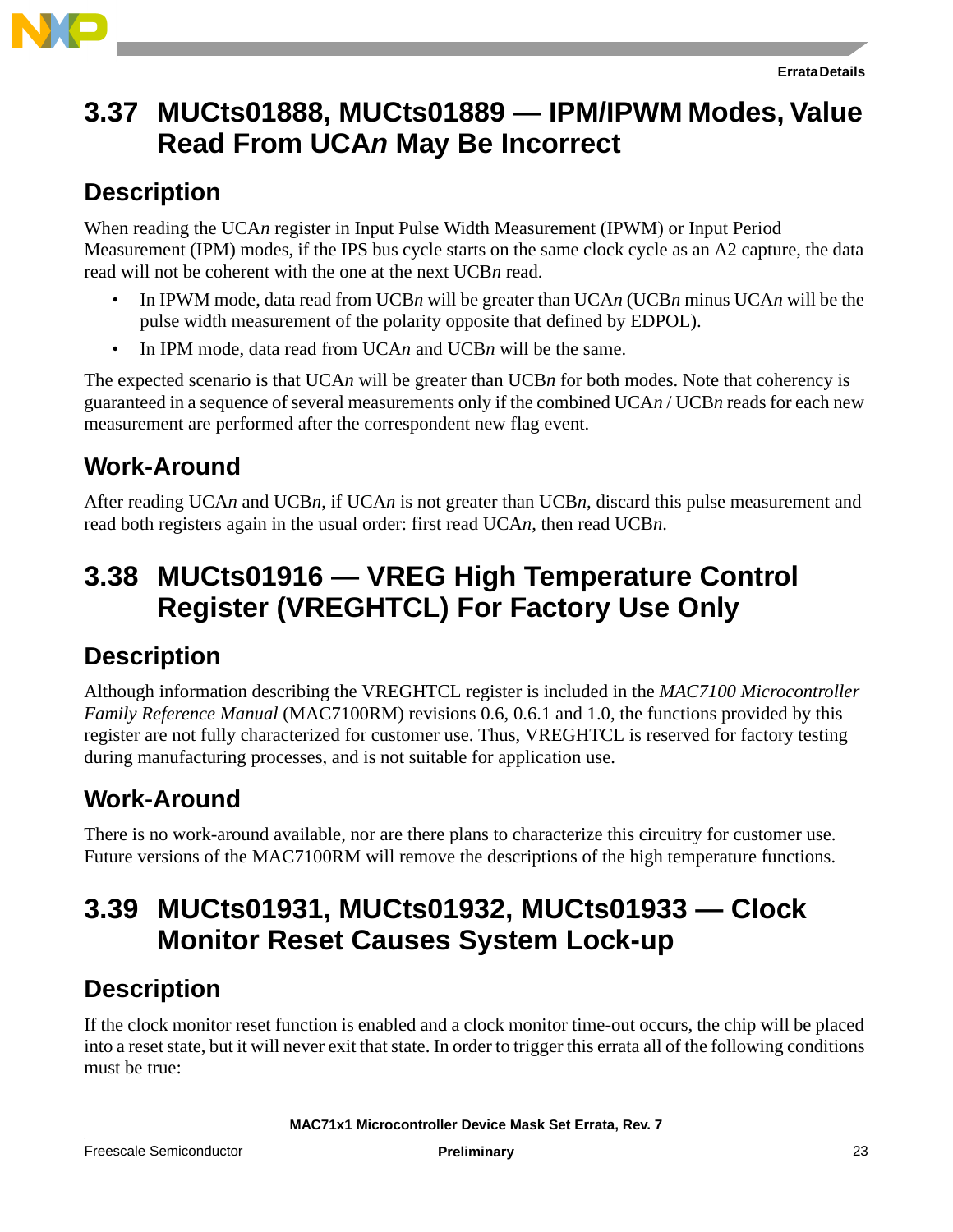

- Clock monitor is enabled (CRG PLLCTL[CME] =  $0b1$ )
- Loss of clock is detected
- Self-clock mode is disabled  $(CRG$  PLLCTL $[SCME] = 0b0$

The only way to recover from this error is via an external or low-voltage reset sequence.

# **Work-Around**

The default values of the CRG PLLCTL[CME] and PLLCTL[SCME] bits are 0b1, and thus the error is avoided if the clock monitor reset mode is never enabled. In order to prevent inadvertent enabling of the clock monitor reset function, PLLCTL[SCME] should be written with 0b1 during the first write to the PLLCTL register following a reset. Since the PLLCTL[SCME] bit is write once, this will prevent the enabling of clock monitor reset.

There is no plan to correct this function, as will be reflected in future revisions of the *MAC7100 Microcontroller Family Reference Manual* (MAC7100RM).

# <span id="page-23-0"></span>**3.40 MUCts02084, MUCts02282 — MCM Reset Status Register (MRSR) Always Reads 0x80**

# **Description**

The reset status register (MRSR) in the MCM module, which is intended to provide a read-only status of the last reset event, returns an incorrect status. In particular, the functionality of the MRSR reporting is limited such that all reset events are reported as power-on resets, regardless of the actual source of the reset. As a result, all reads of the MRSR return a data value of 0x80.

# **Work-Around**

There is no work-around available.

# <span id="page-23-1"></span>**3.41 MUCts02092 — FlexCAN Transmit Buffers May Freeze or Indicate Missing Frame**

## **Description**

If a received frame is serviced during reception of a second frame identified for that same MB (message buffer) and a new Tx frame is also initiated during this time, the Tx MB can become frozen and will not transmit while the bus is idle. The MB remains frozen until a new frame appears on the bus.

If the new frame is a received frame, the frozen MB is released and will arbitrate for external transmission. If the new frame is a transmitted frame from another Tx MB, the frozen MB changes its C/S (control status word) and IFLAG to indicate that transmission has occurred, although no frame was actually transmitted.

The frozen MB occurs if lock, unlock and initiate Tx events all occur at specific times during reception of two frames. The timing of the lock event affects the timing window of the unlock event as follows: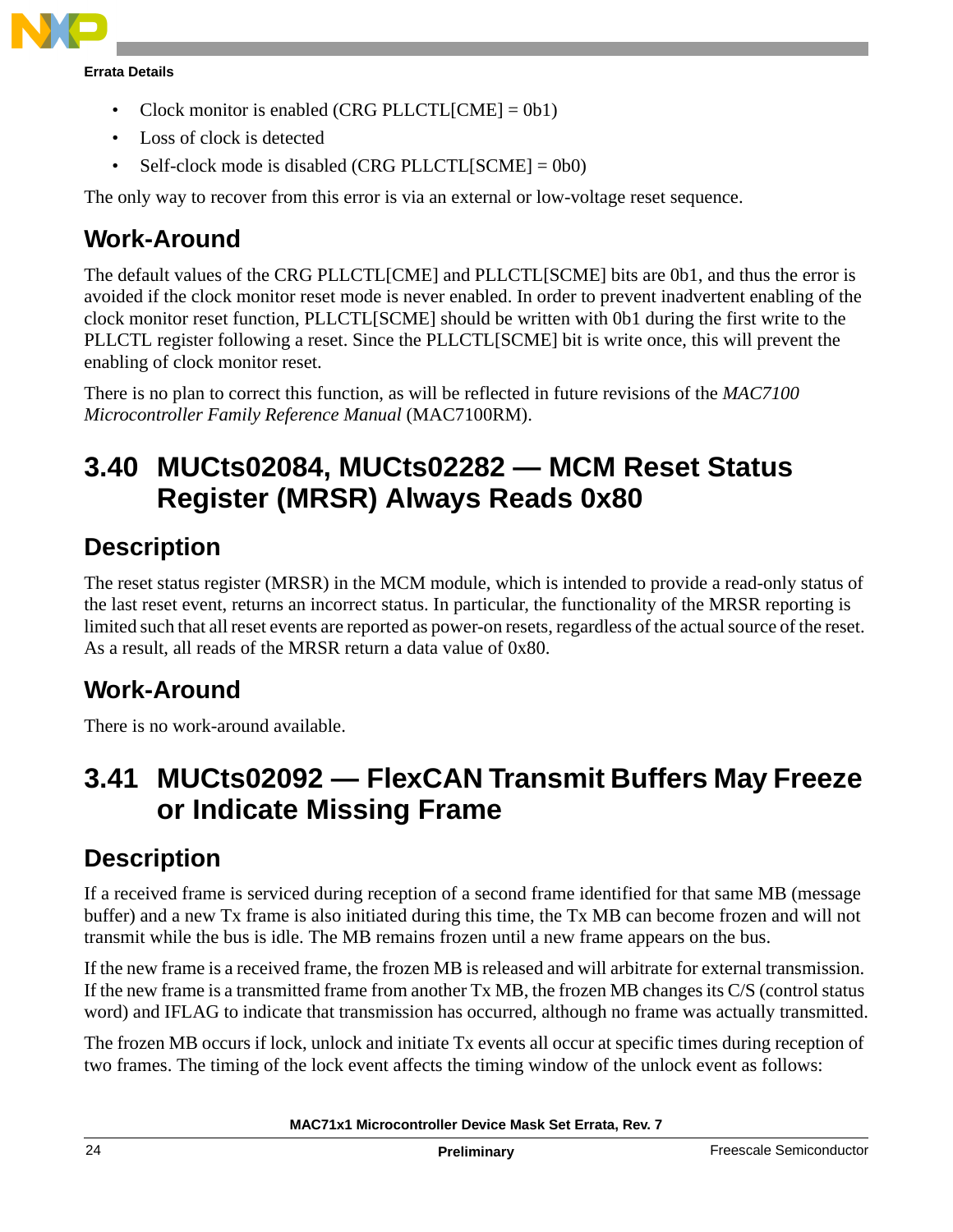

**Situation A:** Rx MB is locked during the second frame.

A frozen Tx MB occurs if:

- 1. Both of these events occur in either a-then-b or b-then-a order:
	- a) A new transmission is initiated by writing its C/S sometime between CRC3 (third bit of CRC field) and EOF7 (seventh bit of end of frame) of the second frame.
	- b) The Rx MB is locked by reading its C/S word sometime after EOF6 of first frame and before EOF6 of second frame.
- 2. The Rx MB is unlocked between EOF7 and intermission at end of the second frame.

Notice in this situation that if the lock / unlock combination happens close together, the lock must have been just before EOF6 of the second frame, and therefore the system is very close to having an overrun condition due to the delayed handling of received frames.

**Situation B:** Rx MB was locked before EOF6 of the first frame; in other words, before its IFLAG is set.

This is a less likely situation but provides a larger window for the unlock event. A frozen Tx MB occurs if:

- 1. The Rx MB is locked by reading its C/S word before EOF6 of the first frame.
- 2. Both of these events occur in either a-then-b or b-then-a order:
	- a) A new transmission is initiated by writing its C/S word sometime between CRC3 and EOF7 of the second frame.
	- b) The Rx MB is unlocked between CRC3 and intermission at end of the second frame.

Notice in this situation that if the unlock occurs after EOF6, the first frame would be lost and the second frame would be moved to the Rx MB due to the delayed handling of received frames.

**Situation C:** Rx unlocked during bus idle.

A frozen/missing Tx occurs if:

- 1. An Rx MB is locked before EOF6 of an incoming frame with matching ID and remains locked at least until intermission. This situation would usually occur only if the received frame was serviced after reception of a second frame.
- 2. An internal arbitration period is triggered by writing a C/S field of an MB.
- 3. The locked Rx MB is unlocked within two internal arbitration periods (defined below) of step 2.
- 4. 0xC is written to the C/S field of a Tx MB within these same two arbitration periods. This step is optional if a 0xC was written in step 2 above.

Two internal arbitration periods are calculated as:

$$
\frac{(2 \times \text{number of MBs}) + 16}{f_{\text{IPS}}} = t_{\text{ARB}}
$$
Eqn. 1

The number of MBs can be reduced by writing to the FlexCAN MCR[MAXMB] field. The *f*<sub>IPS</sub> clock frequency is used in this calculation regardless of the CTRL[CLK\_SRC] setting.

#### **Additional Notes:**

- The received frames can be transmitted from the same node, but they must be received into an Rx MB.
- When the frozen Tx MB's IFLAG becomes set, an interrupt will occur if enabled.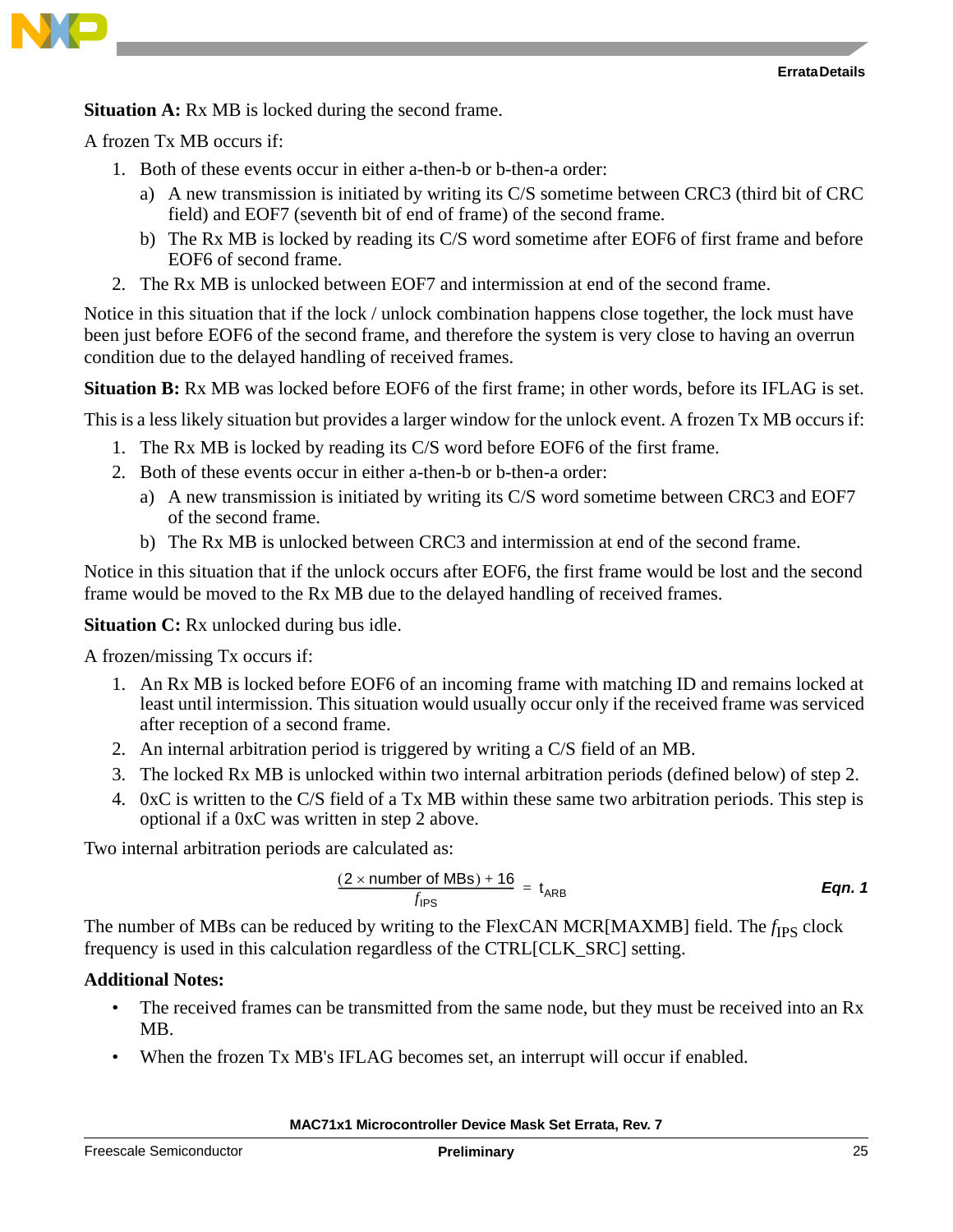

- The timestamp of the missing Tx will be set to the same timestamp value as the last reception before it was frozen.
- If the user software locks the Rx MB before a frame is received, situation A can occur with a single received frame.
- The issue does not occur if there were any additional pending Tx MBs before CRC3.
- If multiple Tx MBs are initiated within the CRC3/EOF7 window (situation A and B) or two internal arbitration windows (situation C), they all become frozen.

#### **Work-Around**

If received frames can be handled (lock/unlocked) before EOF6 of the next frame, situations A and C are avoided. If they are handled before CRC3, or lock times are below 23 CAN bit times, situation B is avoided.

If these conditions cannot be guaranteed by the existing system design, situations A and B are avoided by inserting a delay of at least 28 CAN bit times between initiating a transmission and unlocking an Rx MB and vice versa. Typically a system will use a mechanism to selectively add the necessary delay. For example, software might use a global variable to record an external timer value (the FlexCAN timer can't be used, as that would unlock) when initiating a new Tx or unlocking an Rx, and then add the required delay before performing the second action.

Situation C can also be avoided by inserting a delay of at least two internal arbitration periods between writing 0xC and unlocking the locked Rx MB.

# <span id="page-25-0"></span>**3.42 MUCts02511 — Debug Status Port Mode 2 Incorrect Signal Assignments in Documentation**

#### **Description**

The signal assignments listed for Debug Status Port Mode 2 in Chapter 26, "System Services Module (SSM)," of the *MAC7100 Microcontroller Family Reference Manual* [\(MAC7100RM](http://www.freescale.com/files/32bit/doc/ref_manual/MAC7100RM.pdf)) v 1.0 are incorrect. The table below shows the incorrect and correct signal assignments.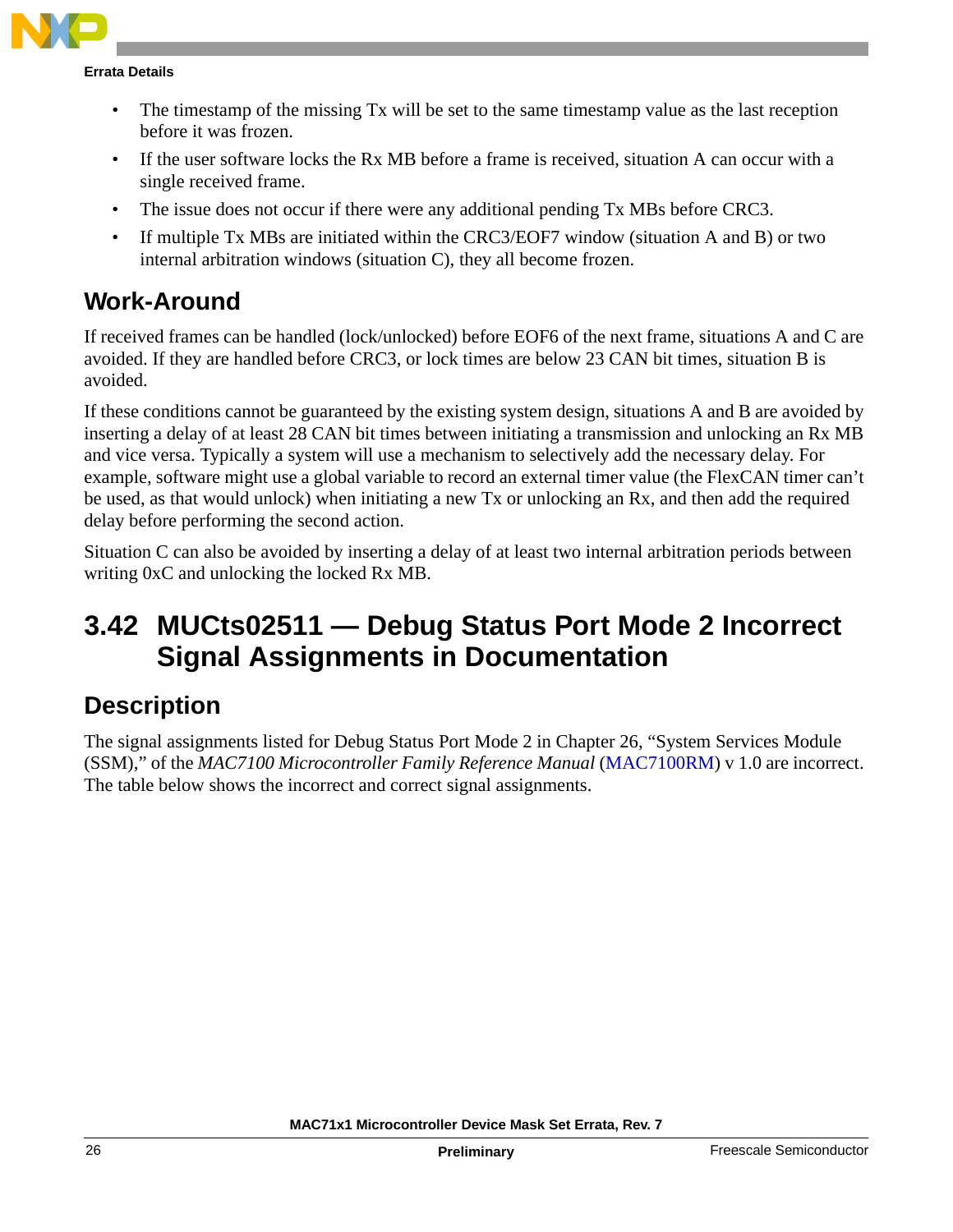

| Port F Pin      | <b>Mode 2 Function</b>                 |                                        |  |  |  |  |
|-----------------|----------------------------------------|----------------------------------------|--|--|--|--|
|                 | <b>Incorrect</b>                       | <b>Correct</b>                         |  |  |  |  |
| PF <sub>0</sub> | System is entering STOP mode           | System is entering STOP mode           |  |  |  |  |
| PF <sub>1</sub> | Platform has entered STOP mode         | Platform has entered STOP mode         |  |  |  |  |
| PF <sub>2</sub> | ATD A has entered STOP mode            | ATD B has entered STOP mode            |  |  |  |  |
| PF <sub>3</sub> | ATD B has entered STOP mode            | ATD A has entered STOP mode            |  |  |  |  |
| PF <sub>4</sub> | SCI A has entered STOP mode            | PIT has entered STOP mode              |  |  |  |  |
| PF <sub>5</sub> | SCI B has entered STOP mode            | I <sup>2</sup> C has entered STOP mode |  |  |  |  |
| PF <sub>6</sub> | SCI C has entered STOP mode            | CAN D has entered STOP mode            |  |  |  |  |
| PF7             | SCI D has entered STOP mode            | CAN C has entered STOP mode            |  |  |  |  |
| PF <sub>8</sub> | CAN A has entered STOP mode            | CAN B has entered STOP mode            |  |  |  |  |
| PF <sub>9</sub> | CAN B has entered STOP mode            | CAN A has entered STOP mode            |  |  |  |  |
| <b>PF10</b>     | CAN C has entered STOP mode            | SPI B has entered STOP mode            |  |  |  |  |
| <b>PF11</b>     | CAN D has entered STOP mode            | SPI A has entered STOP mode            |  |  |  |  |
| <b>PF12</b>     | PIT has entered STOP mode              | SCI D has entered STOP mode            |  |  |  |  |
| <b>PF13</b>     | I <sup>2</sup> C has entered STOP mode | SCI C has entered STOP mode            |  |  |  |  |
| <b>PF14</b>     | SPI A has entered STOP mode            | SCI B has entered STOP mode            |  |  |  |  |
| <b>PF15</b>     | SPI B has entered STOP mode            | SCI A has entered STOP mode            |  |  |  |  |

#### Table 2. P**THIS ውASG SNAENMON A LON rbEFSigRhANH**Signments

#### **Work-Around**

Use the correct signals as shown above.